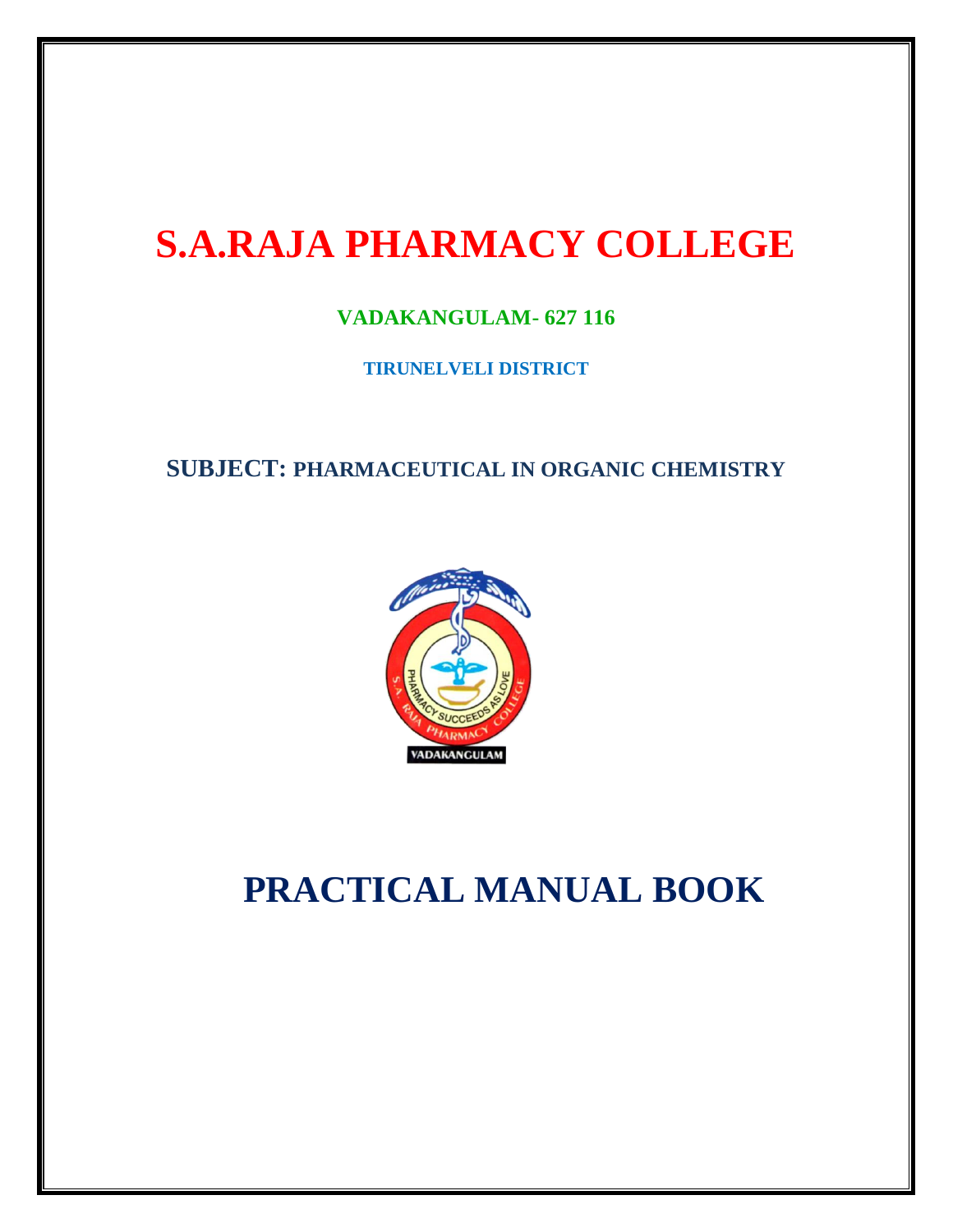| S.No            | <b>EXPERIMENT</b>                               |
|-----------------|-------------------------------------------------|
|                 | <b>LIMIT TEST</b>                               |
| 1               | <b>Limit Test For Chloride</b>                  |
| $\overline{2}$  | <b>Limit Test For Sulphate</b>                  |
| $\overline{3}$  | Limit Test For Iron                             |
| $\overline{4}$  | <b>Limit Test For Arsenic</b>                   |
| $\overline{5}$  | Modified Procedure For Certain Limit test       |
|                 | <b>PREPARATION</b>                              |
| 6               | Preparation of Boric Acid                       |
| 7               | Preparation of Calcium Carbonate                |
| 8               | Preparation of Magnesium Sulphate               |
| 9               | Preparation of Potash alum                      |
|                 | <b>STANDARDISATION</b>                          |
| 10              | Standardisation of N/10 Sodium Hydroxide        |
| 11              | Standardisation of N/10 Potassium permanganate  |
|                 | <b>ASSAY</b>                                    |
| 12              | Assay of Ammonium Chloride                      |
| $\overline{13}$ | Assay of Ferrous sulphate                       |
|                 | <b>TEST FOR PURITY</b>                          |
| 14              | Test For Purity of Iodate in Potassium Chloride |
| 15              | <b>Swelling Power in Bentonite</b>              |
|                 | <b>IDENTIFICATION TEST</b>                      |
| 16              | Identification test for Ferrous sulphate        |
| 17              | Identification test for Copper sulphate         |
| 18              | Identification test for Calcium gluconate       |
| 19              | Identification test for Ammonium chloride       |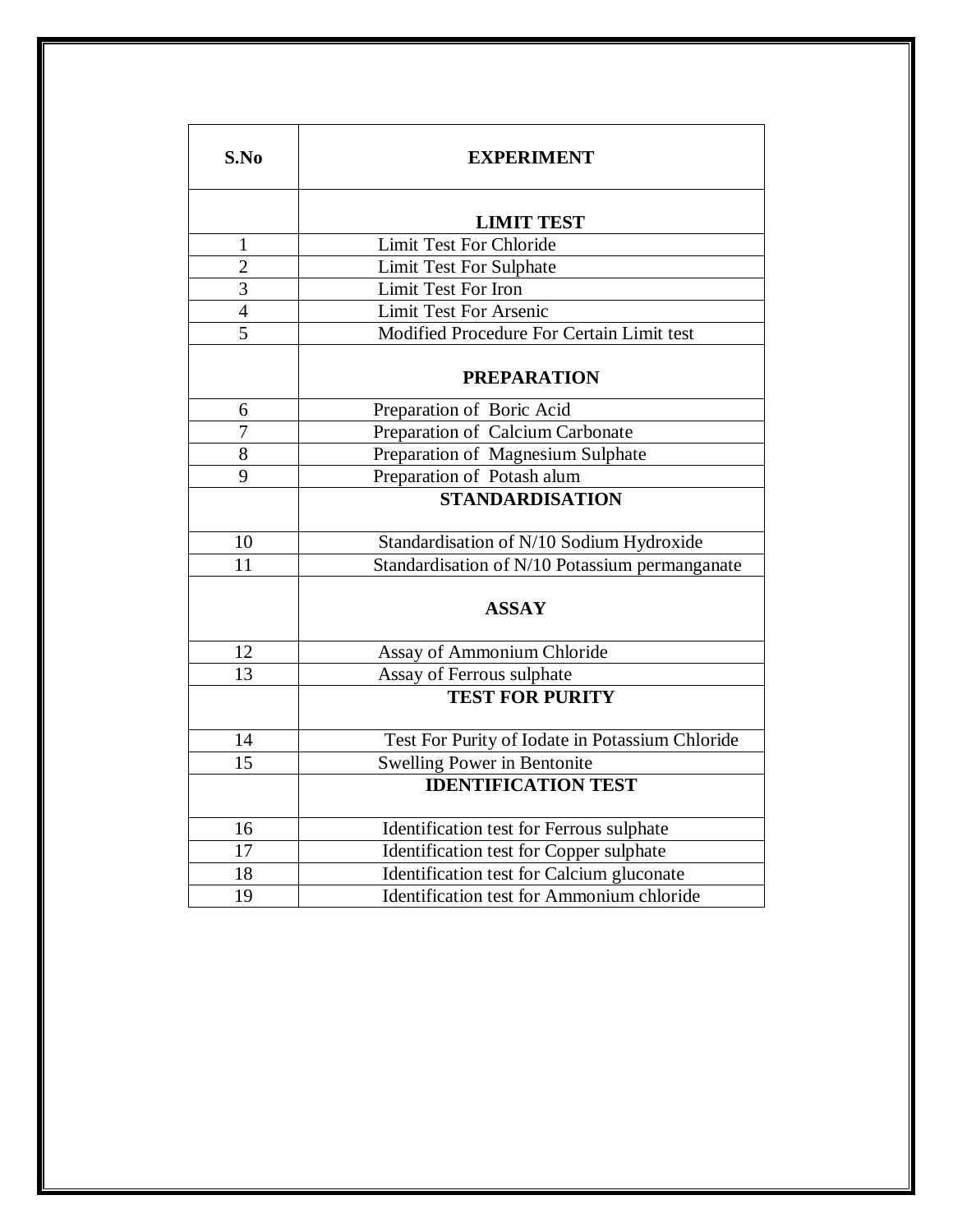#### **LIMIT TEST**

#### **INTRODUCTION**

Limit test are quantitative or semi - quantitative tests which are designed to detect and control small quantities of impurities which are likely to be present in the substance.

The tests require a standard containing a definite amount of impurity to be set up at the same time and under the same conditions of the experiment. In this way, it is possible to compare the amount of the impurity in the substance with a standard of known concentration and find out whether the impurity is within or excess of the limit prescribed.

For this purpose those tests make use of simple comparisons of opalescence, turbidity or colour with standard as prescribed in the pharmacopoeias. By taking different quantities of the test substance it is possible to vary the limits of the impurities permitted for each substance. No numerical values are given for the permitted limits because other impurities also may interfere with the tests. Variations in time and method of performing the test also influence the tests.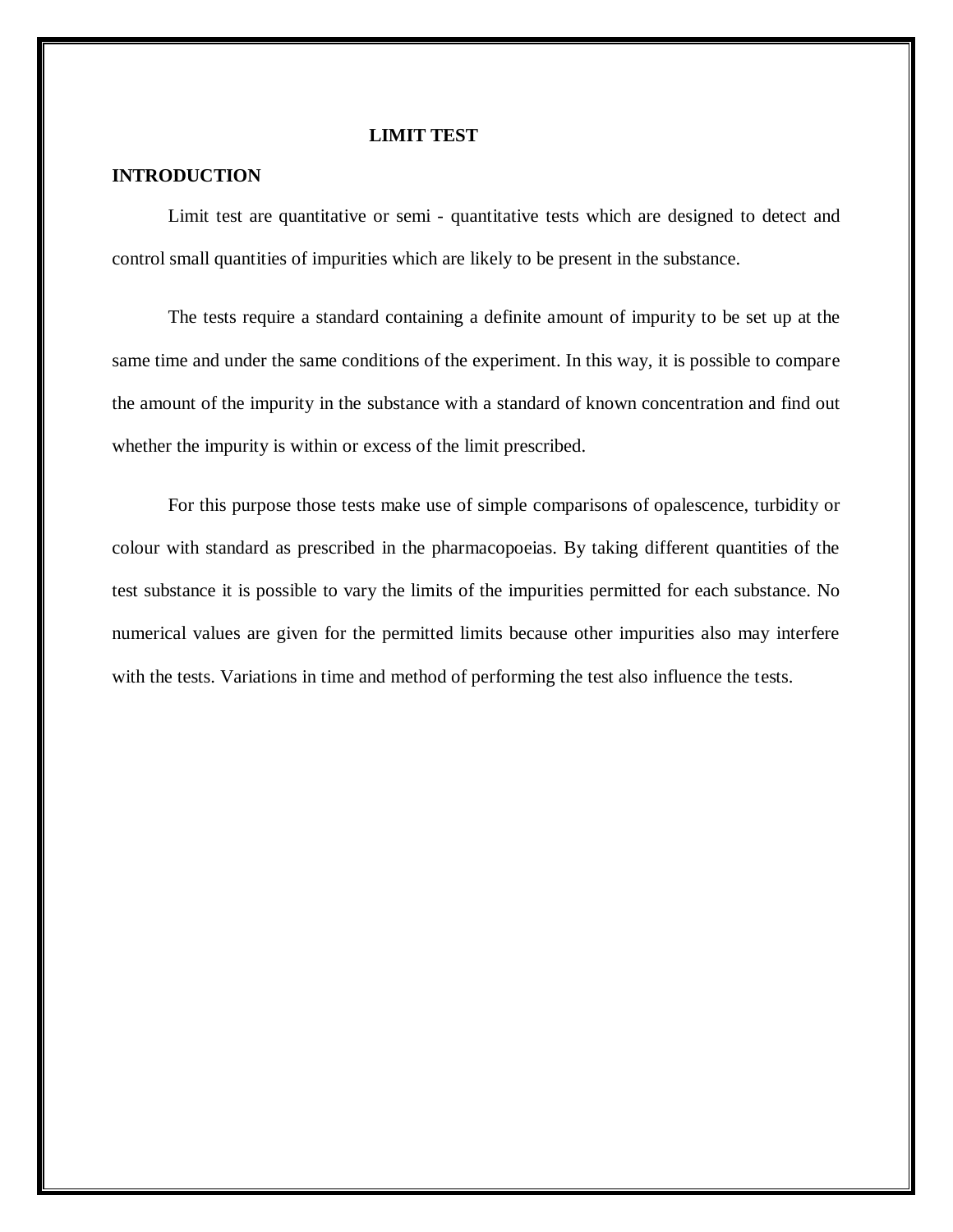### **Date: LIMIT TEST FOR CHLORIDE I. P. 1985**

#### **AIM:**

To perform the limit test for chlorides on the given sample as per IP.

#### **PRINCIPLE:**

The principle involved in the limit test for chlorides is based on the well-known reaction between silver nitrate and soluble chlorides forming a precipitate of silver chloride which is insoluble in dilute nitric acid.

### $Cl + AgNO<sub>3</sub> \rightarrow AgCl + NO<sub>3</sub>$

The test solution becomes turbidity the extend of turbidity depends upon the amount of silver chlorides produced. This in turns depends upon the amount of chloride present in the test solution. The opalescence of standard containing known quantity of chloride. If the turbidity found in the sample is less than the standard. The sample limit test for chloride is passed. It must be viewed transversely against the dark background.

#### **PROCEDURE:**

Tate two 50ml Nesslers cylinders label one as test and the other as standard.

| <b>S. No.</b>  | <b>Test</b>                                                                                                                                                                                                                                                        | <b>Standard</b>                      |  |
|----------------|--------------------------------------------------------------------------------------------------------------------------------------------------------------------------------------------------------------------------------------------------------------------|--------------------------------------|--|
|                | Dissolve the specify quantity of the Pipette out 1 ml of $0.05845\%$ w/v<br>substance (1 gram of dextrose) in distilled solution of sodium chloride into the<br>water or prepare a solution as directed in the nesslers cylinder.<br>test in the nesslers cylinder |                                      |  |
| 2              | Add 10 ml of dilute nitric acid.                                                                                                                                                                                                                                   | Add 10 ml of dilute nitric acid.     |  |
| 3              | Dilute to 50 ml with water.                                                                                                                                                                                                                                        | Dilute to 50 ml with water.          |  |
| $\overline{4}$ | Add 1 ml of silver nitrate solution.                                                                                                                                                                                                                               | Add 1 ml of silver nitrate solution. |  |
| 5              | Stir immediately with a glass rod and Stir immediately with a glass rod and<br>allowed to stand for 5 minutes.                                                                                                                                                     | allowed to stand for 5 minutes.      |  |

#### **OBSERVATION:**

The opalescence produced of the test solution is ------ than the standard solution.

#### **REPORT:**

The given unknown sample ------ the limit test for chloride.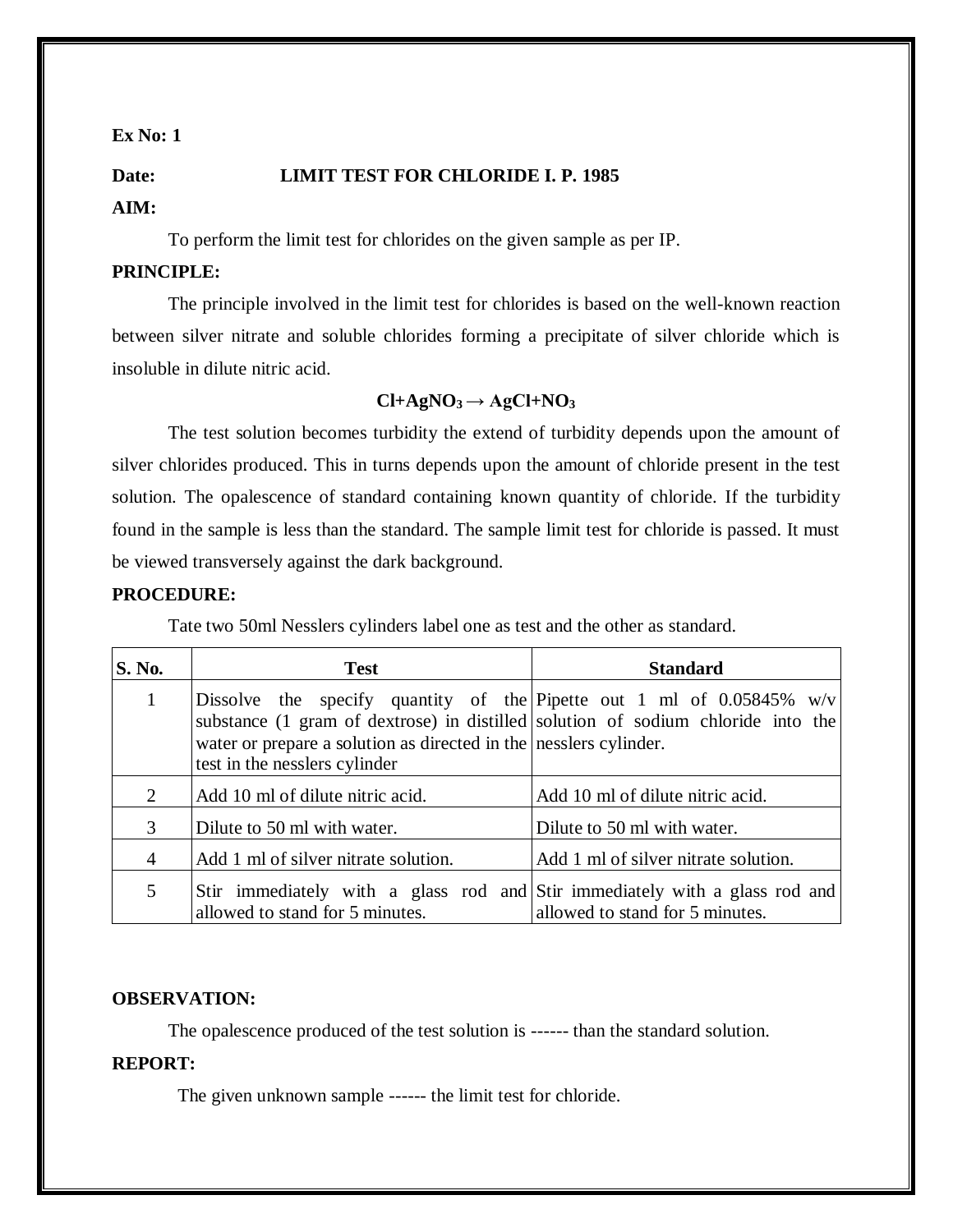### **Date: LIMIT TEST FOR SULPHATES I. P.1985**

#### **AIM:**

To perform the limit test for sulphates for the given sample.

#### **PRINCIPLE:**

This is based on the reaction between the barium chlorides and soluble sulphates in the presence of dilute hydrochloric acid.

### $SO_4$  +BaCl<sub>2</sub>  $\rightarrow$  BaSO<sub>4</sub>+2Cl<sup>+</sup>

The test solution becomes turbid the extent of turbidity depends ont the amount of barium sulphate produced. Which is turn depends upon the amount of test solution. The substance passes the limit test if the turbidity produced in the sample is less than the standard. If the turbidity is more than the standard, it fails the test. The barium sulphate reagent contains mainly barium chloride, sulphate free alcohol and small amount of potassium sulphate. Alcohols prevent the supersaturation and more uniform turbidity is formed. The addition of potassium sulphate increases the sensitivity of test. The barium chloride present in the barium sulphate reagent in a small quantity acts as a seeding agent for the precipitation of barium sulphate. If sulphate present in the test sample.

### **PROCEDURE:**

Take two 50 ml Nessler cylinder label one as test and the other as standard.

| <b>Test</b>                                                                                                              | <b>Standard</b>                                                                                            |
|--------------------------------------------------------------------------------------------------------------------------|------------------------------------------------------------------------------------------------------------|
| Dissolve the specified quantity of the<br>$\bullet$<br>substance in water and transfer to a 50 ml<br>nessler's cylinder. | • Pipette out 1 ml of 0.1089 percent<br>w/v solution of potassium sulphate<br>into the nessler's cylinder. |
| Add 2ml of dilute hydrochloric acid.<br>$\bullet$                                                                        | Add 2 ml of dilute hydrochloric acid.<br>$\bullet$                                                         |
| Dilute to 45 ml with water.<br>$\bullet$                                                                                 | Dilute to 45 ml with water.                                                                                |
| Add 5 ml of barium sulphate reagent.<br>$\bullet$                                                                        | Add 5 ml of barium sulphate reagent.<br>$\bullet$                                                          |
| Stir immediately with a glass rod and<br>$\bullet$<br>allow to stands for 5 minutes.                                     | • Stir immediately with a glass rod and<br>allowed to stand for 5 minutes.                                 |

#### **OBSERVATION:**

The opalescence of the test solution is ----- than the standard solution

#### **REPORT:**

The given sample ------ the limit test for sulphate.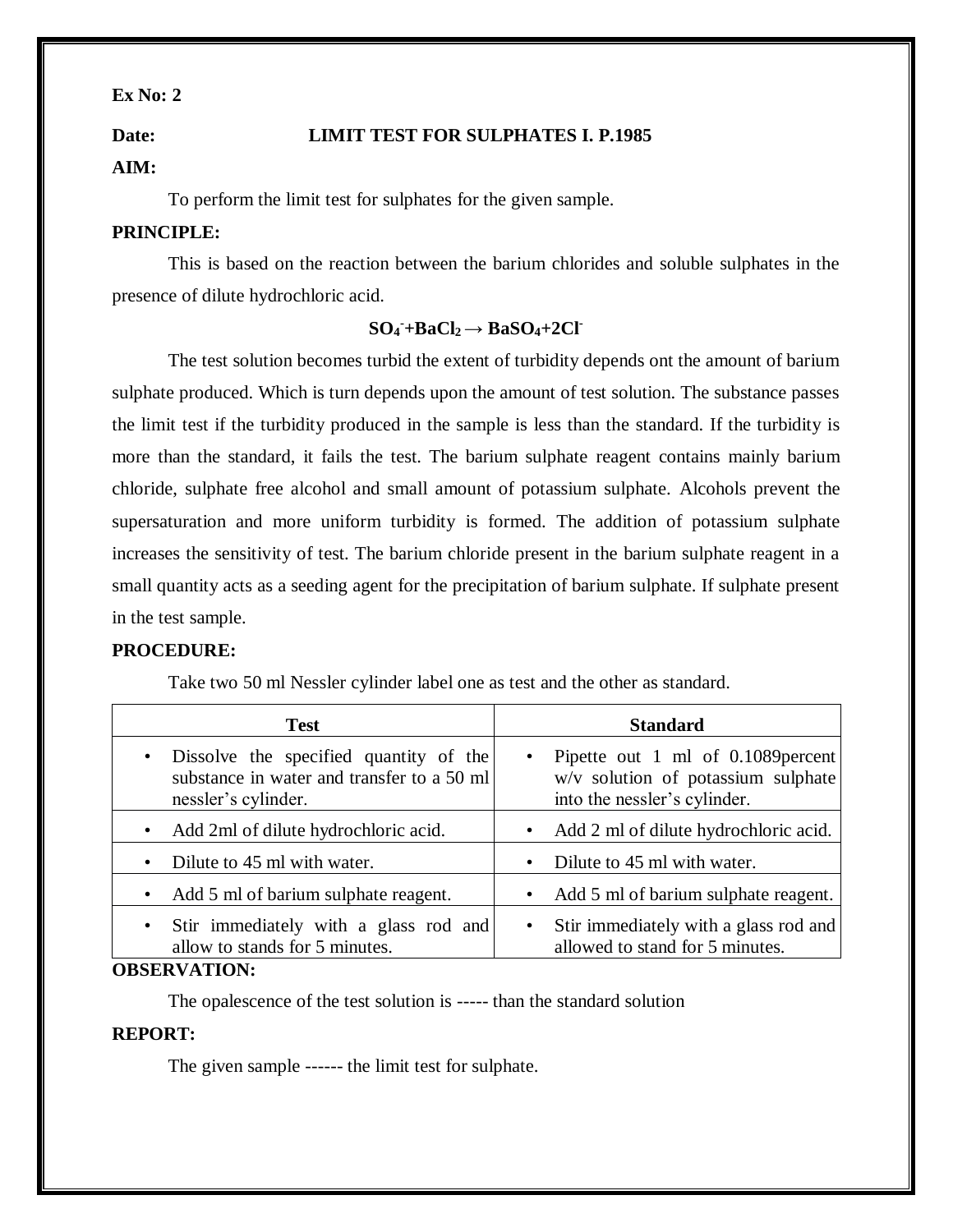#### **Date:**

#### **LIMIT TEST FOR IRON I.P. 1985**

#### **AIM:**

To perform the limit test for iron on the given sample

#### **PRINCIPLE:**

This test depends upon the reaction of iron with thioglycollic acid in the presence of citric acid and ammonia when a pale pink to deep reddish purple colour is produced. Ferric iron is reduced to ferrous iron by the thioglycollic acid and the compound produced is ferrous thioglycollate. This is stable in the absence of air and fades when expose to air due to oxidation. The original state of oxidation as thioglycollic acid is a reducing agent and reduced ferric ion to ferrous.

The colour produced is due to the reaction between ferrous compound and thioglycollic acid which forms ferrous thioglycollate. This is coloured in alkaline solution and colourless in acid as neutral solution.

### $2Fe^{3+} + 2CH_2SH$ **.COOH**  $\rightarrow 2Fe^{2+} + 2CH_2$ **.S.COOH** +  $2H^+$



#### **PURPOSE OF ADDING AMMONIA**

Ammonia is added to make the solution alkaline in which the solution ammonia forms ferrous thioglycollate it gives colour.

#### **PURPOSE OF ADDING CITRIC ACID**

Citric acid prevents the precipitation of iron by ammonia as ferrous hydroxide.

#### **PROCEDURE:**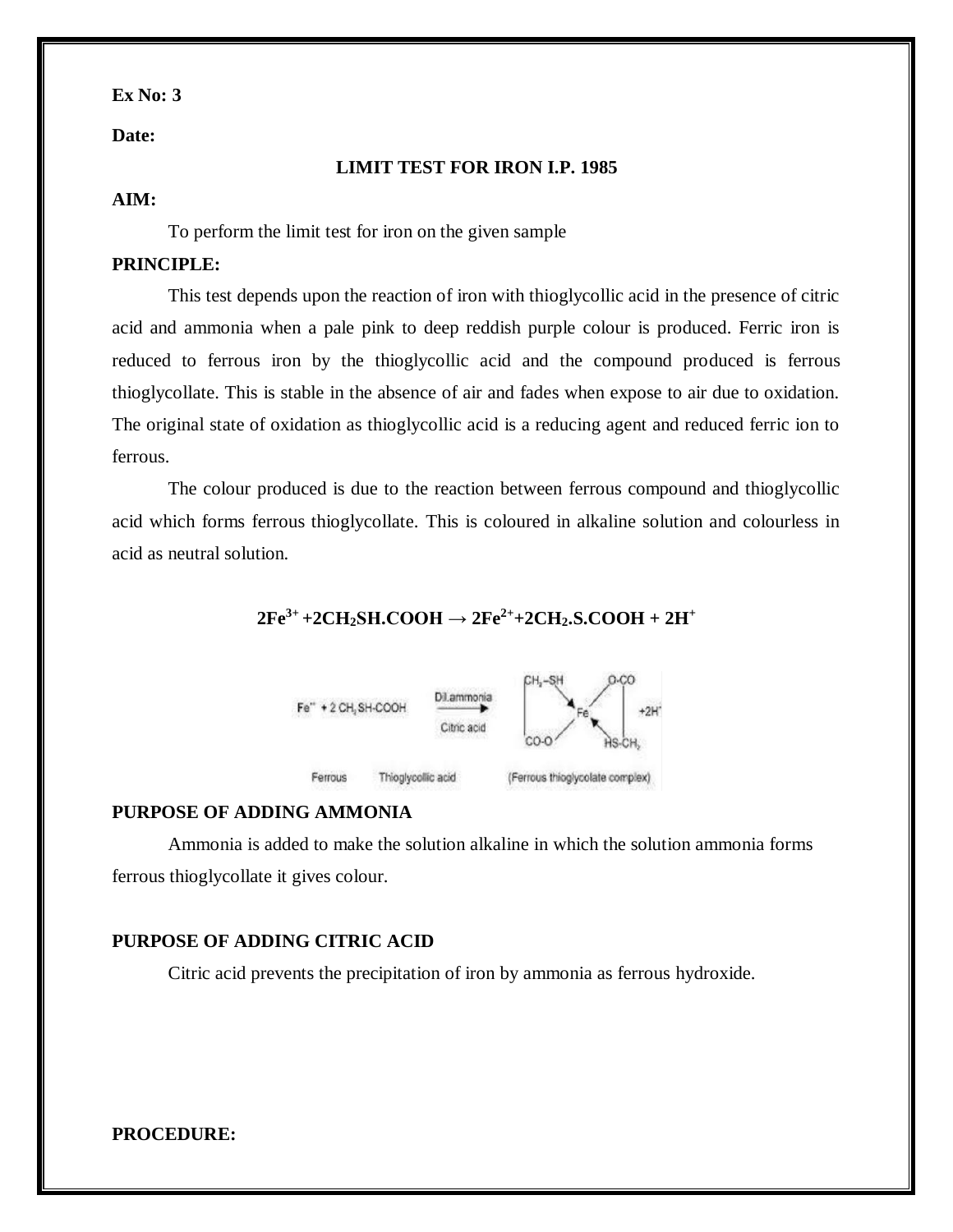Take two 50 ml Nessler cylinders. Label one as "Test" and the other as "Standard".

| <b>Test</b>                                                                                                                                                                                                        | <b>Standard</b>                                                                                    |
|--------------------------------------------------------------------------------------------------------------------------------------------------------------------------------------------------------------------|----------------------------------------------------------------------------------------------------|
| Dissolve the specified quantity of the<br>$\bullet$<br>substance (1g of sodium Chloride) in<br>40ml of water or use 10 ml of the solution<br>as prescribed in the monograph and<br>transfer to a nessler cylender. | Dilute 2ml of standard iron solution<br>with 40ml of water in a nessler<br>cylender.               |
| Add 2ml of 20% W/y solution of iron free<br>$\bullet$<br>citric acid and 0.1ml of thioglycolic and<br>mix.                                                                                                         | Add 2 ml of 20% W/v of solution of<br>iron free citric acid and 0.1ml of<br>thioglycollic and mix. |
| Make alkaline with iron free ammonia<br>$\bullet$<br>solution.                                                                                                                                                     | Make alkaline with iron free ammonia<br>solution.                                                  |
| Dilute to 50ml with water.                                                                                                                                                                                         | Dilute to 50ml with water                                                                          |
| Allow to stand for 5 mintus.                                                                                                                                                                                       | Allow to stand for 5 mintus.                                                                       |

### **OBSERVATION:**

The intensity of the test solution is ------ than the standard solution.

### **REPORT:**

The given sample ----- the limit test for iron.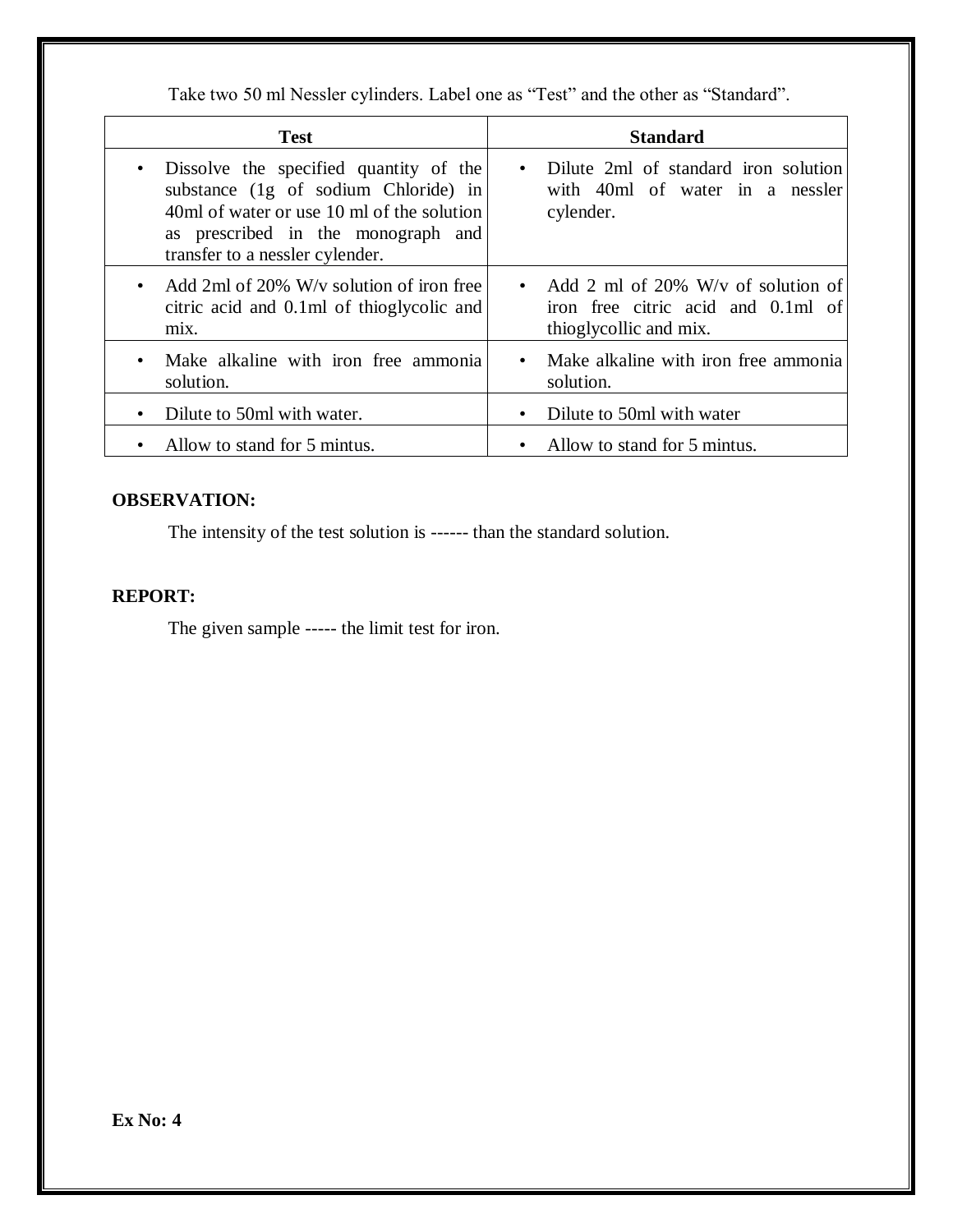#### **Date: LIMIT TEST FOR ARSENIC I. P. 1985**

#### **AIM:**

To perform the limit test for arsenic acid on the given sample

#### **PRINCIPLE:**

The test substance is dissolved of hydrochloric acid or an aqueous solution or extract is acidifed. Some substances have to be specially treated for making a solution suitable for the test. The arsenic present in the sample is converted to either arsenious acid or arsenic acid depending on its valency state. Then it is further treated with a reducing agent such as stannous chloride. Arsenic acid is reduced to arsenious acid. In the I.P stannated hydrochloric acid (stannous chloride mixed with hydrochloric acid) is added to the substance.

### $H_3AsO_4 \rightarrow H_3AsO_3$  **Arsenic acid Arsenious acid**

Potassium iodide which is also added forms hydrochloric acid which also reduces arsenic acid to arsenious acid.

The arsenious acid is further reduced to arsine by nascant hydrogen produced by the action of granulated zinc and hydrochloric acid.

#### $H_3ASO_3 + 6H \rightarrow ASH_3 + 3H_2$  **Arsine**

 When arsine comes into contact with dry paper with saturated with mercuric Chloride, it produces a yellow or brown stain.

#### $2ASH_3 + HgCl_2 \rightarrow Hg(AsH_2)_2 + 2HCl$

The intensity of the stain is compared by daylight with a standard stain which is similary and simultaneously prepared by taking a specified quantity of dilute arsenic solution in place of the test substance. If the test stain is less in intensity of colour than the standard stain, the sample passes the test.

All the reagents used excepting strong and dilute arsenic solutions should be arsenic- free and are designated as AsT. A standard stain prepared by taking 1 ml of dilute aesenic solution.AsT and compared with the test stain produced limit of arsenic is 1 part per million.

### **APPARATUS:**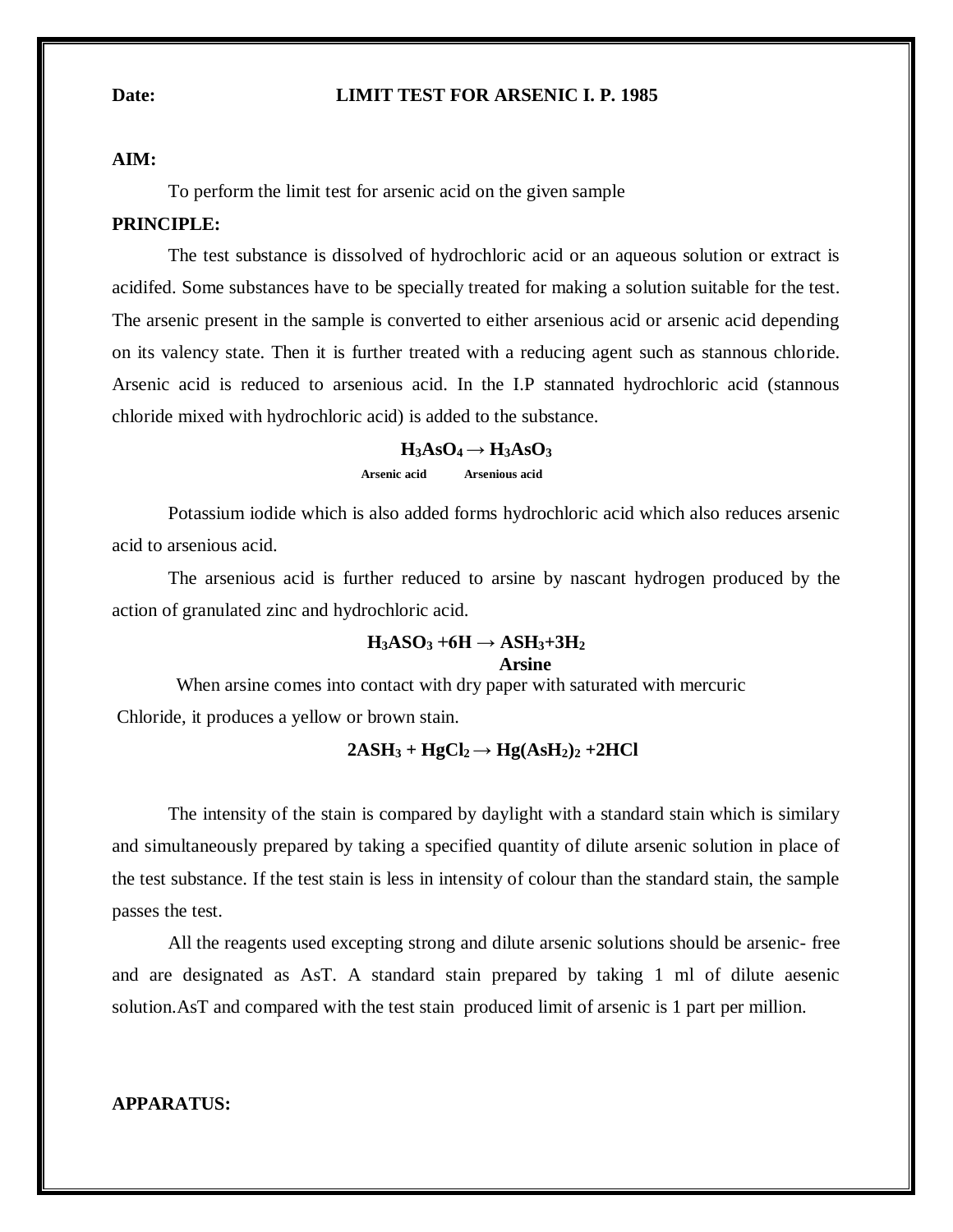The apparatus consists of a wide mouthed glass bottle (about 100 ml capacity) or conical flask fitted with a rubber bung or ground glass stopper. A glass tube of specified dimensions is passed through the rubber bung.

The internal diameter (5mm) is important and should be uniform throughout the tube is open at the lower end. Near the lower end a small hole is present to allow condensed moisture to escape.

The tube is packed tightly with cotton wool saturated with lead acetate solution and dried. This is to drop any hydrogen sulphide which may be produced during the reaction if any sulphur impurity is present in the substance.

The mercuric chloride paper is fixed at the upper end of the tube between two rubber bungs by means of a spring clip. The two rubber bungs contain the tube into two parts and the mercuric chloride paper proper is correctly positioned between them.



#### APPARATUS FOR LIMIT TEST FOR ARSENIC

- A. Mercuric chloride test paper disc
- B. Rubber connexion
- C. Cotton gauze saturated with lead acetate
- D. Test solution
- E. Aluminum squares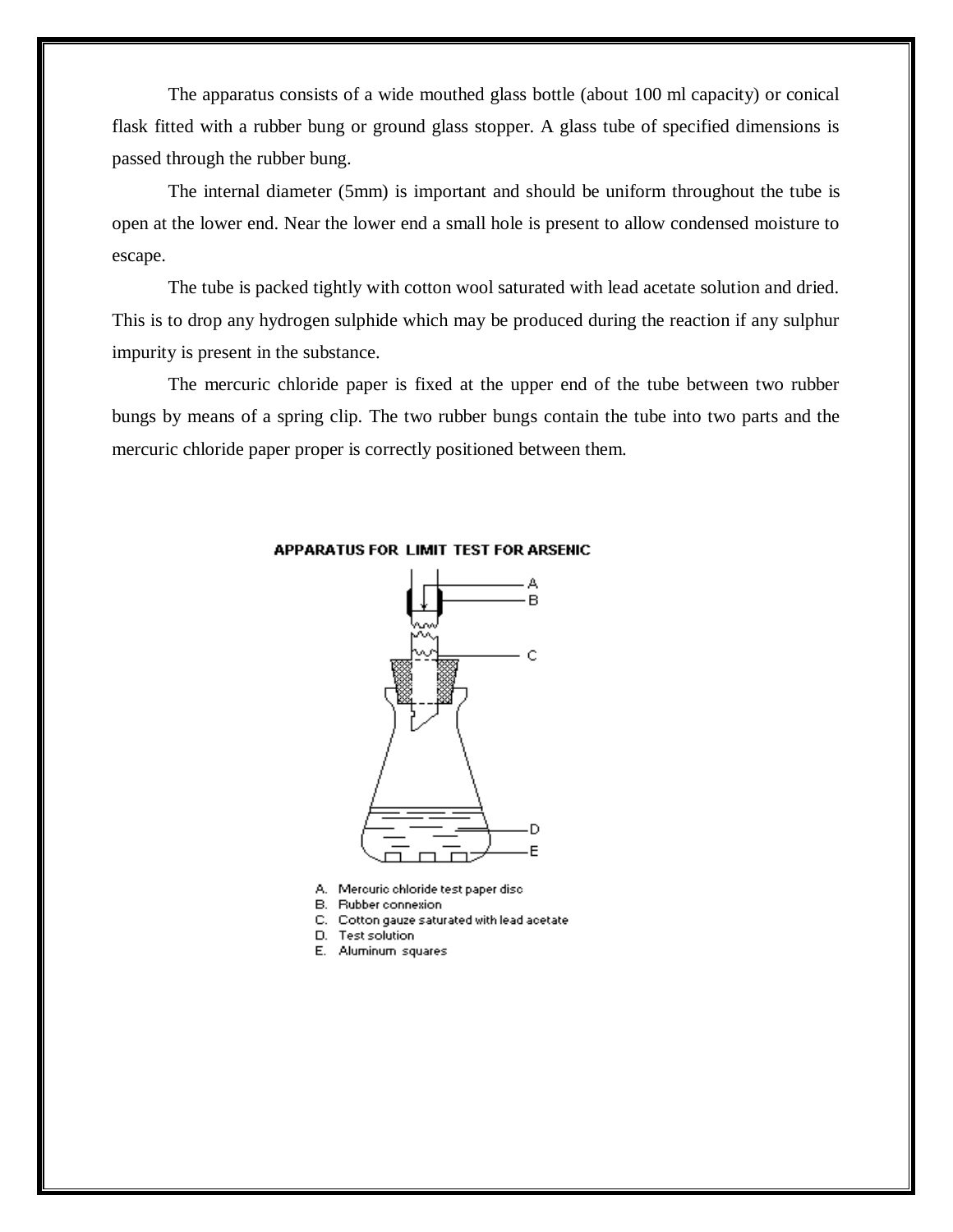### **PROCEDURE:**

Take two 120 ml wide- mouthed bottles or conical flasks with the attachments and label one as "Test" and the other as "standard".

| <b>Test</b>                                                  | <b>Standard</b>                                         |
|--------------------------------------------------------------|---------------------------------------------------------|
| Weigh accurately 10g of the sample and                       | Take in the bottle accurately 1 ml of                   |
| $\bullet$                                                    | $\bullet$                                               |
| dissolve in 50 ml of water. Transfer to the                  | dilute arsenic solution. Add 50ml of                    |
| bottle.                                                      | water.                                                  |
| Add 10 ml of stannated hydrochloric acid                     | Add 10 ml of stannated hydrochloric                     |
| $\bullet$                                                    | $\bullet$                                               |
| AsT.                                                         | acid AsT.                                               |
| Add 1g of potassium iodide AsT and 10 g<br>٠<br>of zinc AsT. | Add 1g of potassium iodide AsT and<br>10 g of zinc AsT. |
| • Place the cork immediately over the bottle                 | Place the cork immediately over the                     |
| with the attachments and immense the                         | $\bullet$                                               |
| bottle in a water bath at                                    | bottle with the attachments and                         |
| suitable                                                     | immense the bottle in a water bath at                   |
| temperature.                                                 | suitable temperature.                                   |
| Allow the reaction to go on in the cold for                  | Allow the the reaction to go on in the                  |
| ٠                                                            | ٠                                                       |
| forty minutes.                                               | cold for forty minutes.                                 |
| Remove the mercuric chloride paper at                        | Remove the mercuric chloride paper                      |
| $\bullet$                                                    | $\bullet$                                               |
| the end of forty minutes.                                    | at the end of forty minutes.                            |

#### **OBSERVATION:**

The intensity of yellow stain produced in the sample ------- than the standard stain.

### **REPORT:**

The given sample ------- the limit test for arsenic.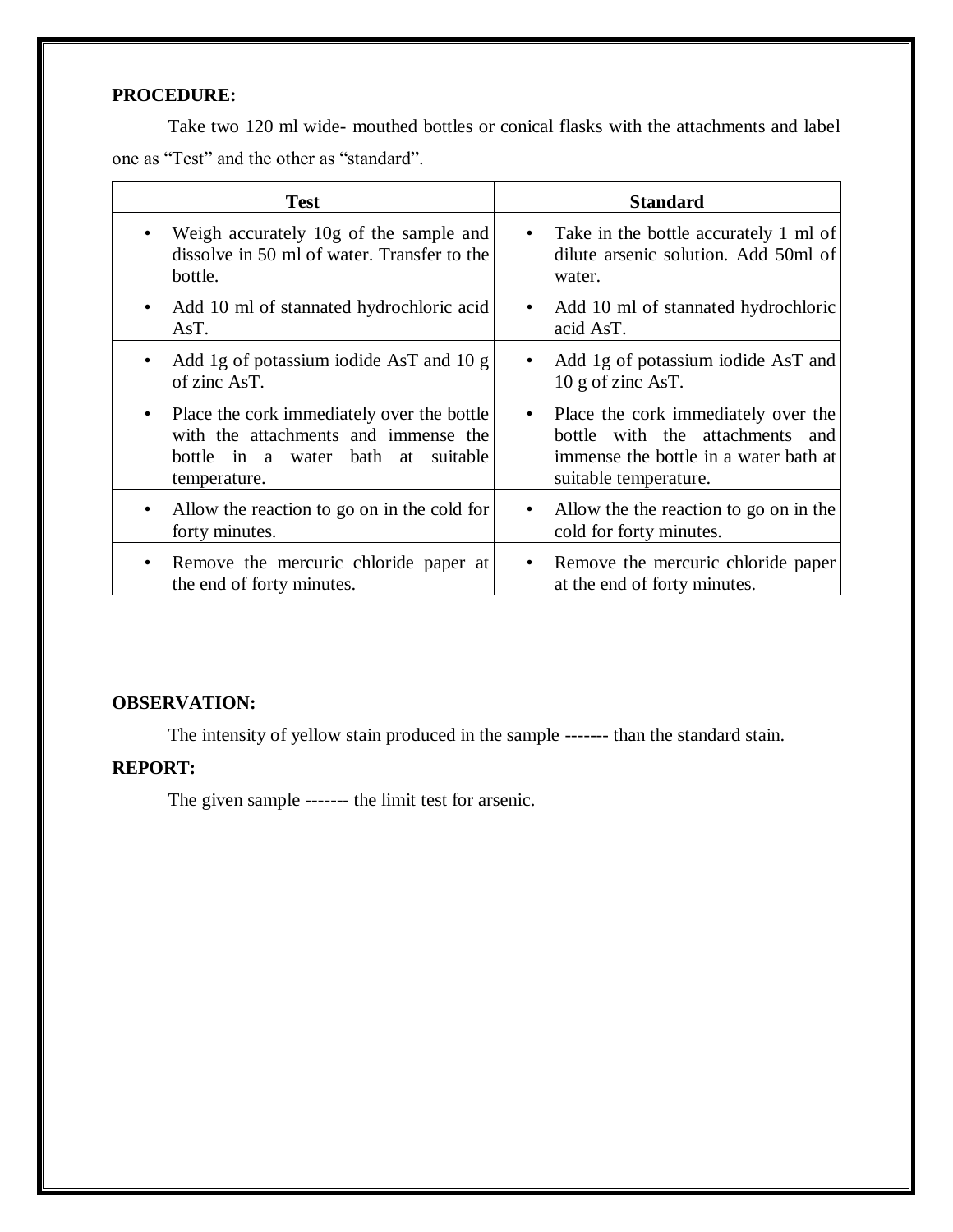**Date:**

#### **MODIFIED PROCEDURE FOR CERTAIN LIMIT TEST**

#### **AIM:**

To perform the limit test for chloride and sulphate in potassium permanganate.

#### **PRINCIPLE:**

The potassium permanganate is highly coloured substances. If this limit test done in the usual way it will be difficult to make observation. So potassium permanganate is eliminate by reduction with alcohol. This can be called pretreatment.

The sample is dissole in water and heated on water bath; alcohol is added it is filtered to remove the precipitate manganese dioxide. The filterate is colourless and can be used for performing limit test for chloride and sulphate in usual way.

### $2KMnO_4 + 3CH_3CH_2OH \rightarrow 2KOH + 2MnO_2 + 3CH_3CHO + 2H_2O$

#### **PROCEDURE:**

- Dissolve 1.5 gm of sample in a 50 ml of distilled water.
- Heat on water bath and add gradually 6 ml of ethanol 95%.
- Cool, then dilute to 60 ml with distilled wster and filter. The filterate (solution A) is colourless.

#### **FOR LIMIT TEST FOR CHLORIDE**

Take 40 ml of solution A and do the limit tests for chloride.

#### **FOR LIMIT TEST FOR SULPHATE**

Take 10 ml of solution A and do the limit tests for sulphate.

#### **OBSERVATION**

The opalescence of the test solution is ------than the standard solution.

#### **REPORT**

The limit test for chloride and sulphate is -------.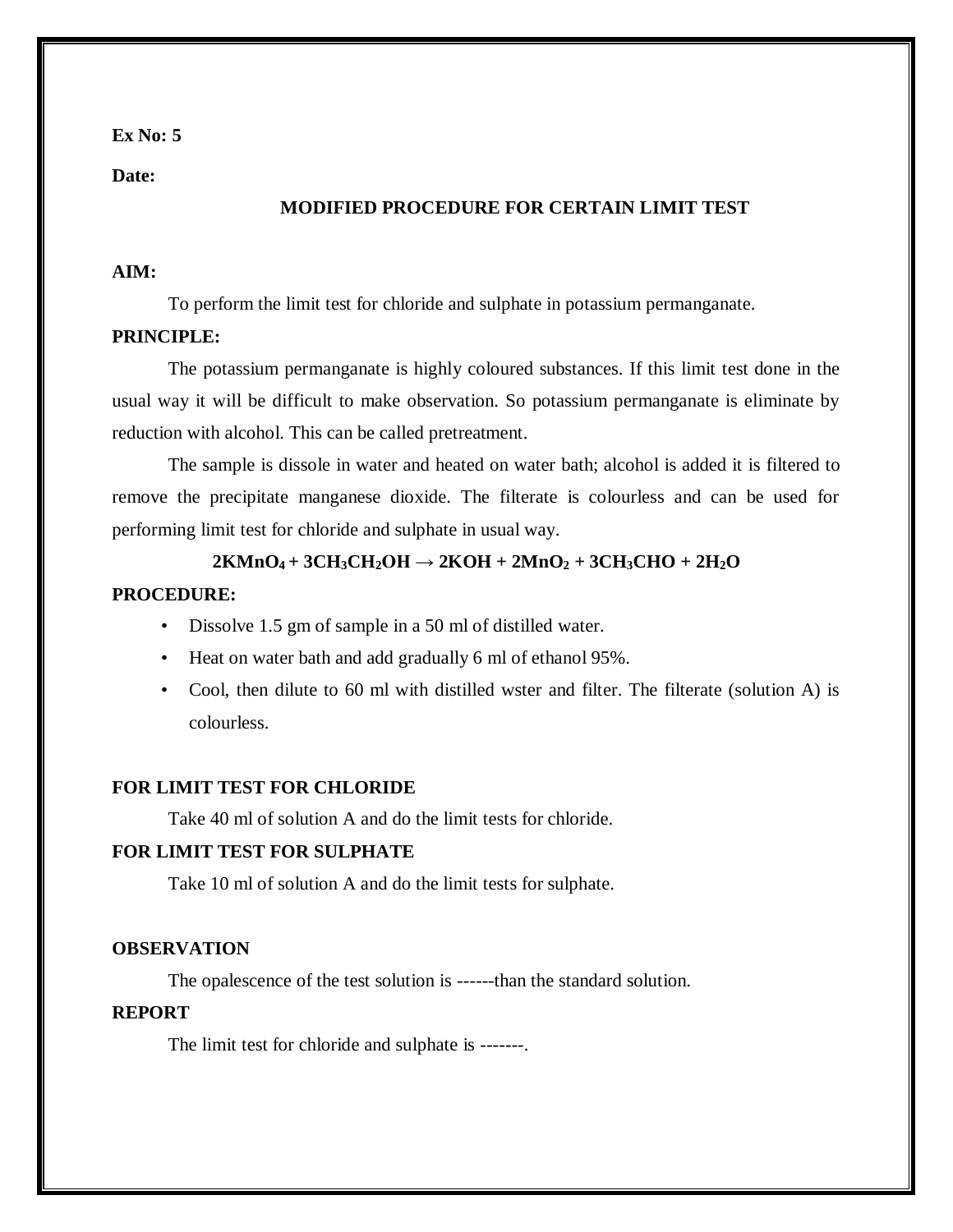**Date:**

#### **PREPARATION OF BORIC ACID**

#### **AIM**

To prepare and submit Boric acid form borax and report it practical yield.

#### **PRINCIPLE:**

Boric acid is a weak acid it is prepared from borax. The borax is reacted with conc. Sulphuric acid in presence of water to give a crude compound of boric acid.

#### **CHEMICAL REACTION:**

 $Na_2B_4O_7 + H_2SO_4 + 5H_2O \rightarrow Na_2SO_4 + 4H_3BO_3$ 

#### **INGREDIENTS REQUIRED:-**

 $Borax - 20gm$ Conc. Sulphuric acid – 10 ml

#### **PROCEDURE:-**

Dissolve 20 gm of borax in 100 ml water and heat it necessary to dissolve the borax. Add to the solution about 10 ml of conc. Sulphuric acid slowly with constant stirring. Cool and filter it. Wash the precipitate which is to remove sulphate dry product and weighed.

#### **MEDICINAL USE:-**

Anti infective

#### **REPORT:-**

The Boric acid was prepared and submitted. The practical yield was found to be ------gm.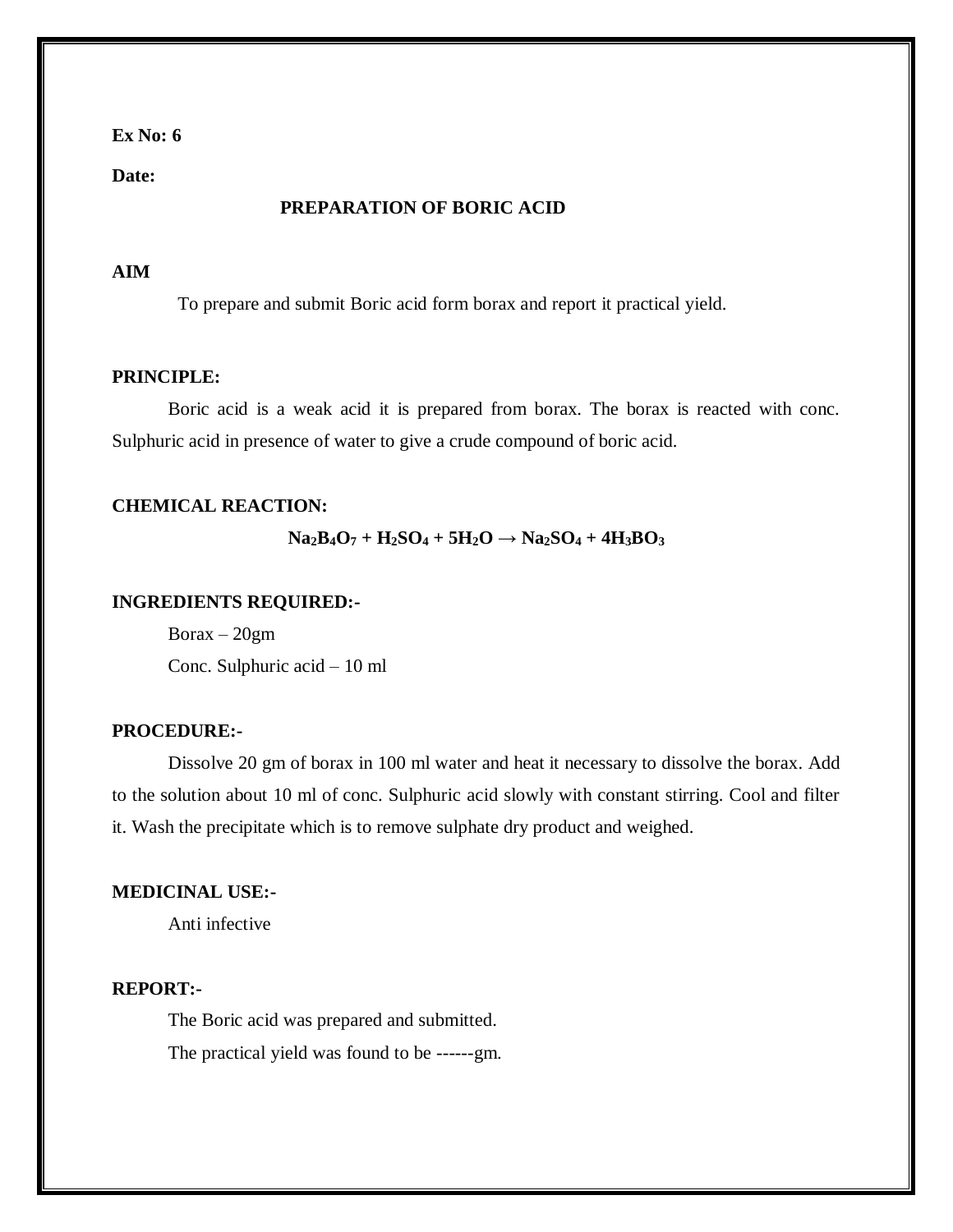**Date:**

#### **PREPARATION OF CALCIUM CARBONATE**

#### **AIM**

To prepare and submit Calcium carbonate form calcium chloride and report it practical yield.

#### **PRINCIPLE:**

Calcium carbonate can be prepared by mixing boiling solutions of calcium chloride and sodium carbonate. The precipitated calcium carbonate is filtered, washed free from chloride and dried

### **CHEMICAL REACTION:**

 $CaCl<sub>2</sub> + Na<sub>2</sub>CO<sub>3</sub> \rightarrow CaCO<sub>3</sub> + 2NaCl$ 

#### **INGREDIENTS REQUIRED:-**

Calcium chloride – 22gm

Anhydrous sodium carbonate – 17gm

#### **PROCEDURE:-**

Dissolve about 22 gm of anhydrous calcium chloride in boiling water. Dissolve about 17 gms of anhydrous sodium carbonate in boiling water. Add this sodium carbonate solution into the calcium chloride solution and mixed well. Cool and filter in a caligo filter wash the precipitate on the filter with distilled water till the filtrate is free from chloride. Dry the precipitate at  $105^{\circ}$ C' in a hot air oven.

#### **MEDICINAL USE:-**

Calcium replenshier

#### **REPORT:-**

- i) The Calcium carbonate was prepared and submitted.
- ii) The practical yield was found to be ------gm.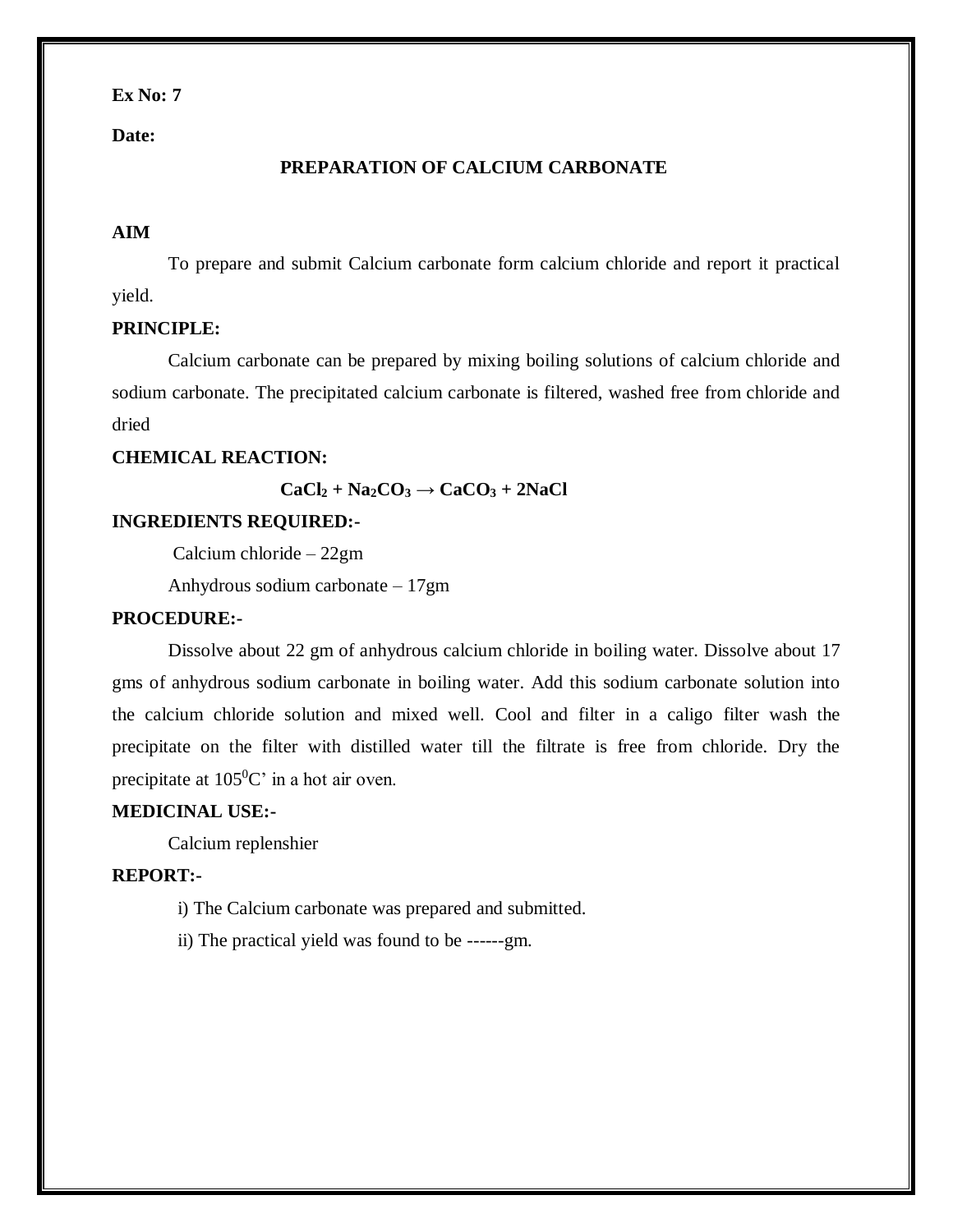**Date:**

#### **PREPARATION OF MAGNESIUM SULPHATE**

#### **AIM**

To prepare and submit Magnesium sulphate and report it practical yield.

#### **PRINCIPLE:**

Magnesium sulphate is prepared by dissolving either magnesium oxide or magnesium carbonate is diluted sulphuric acid evaporated the solution the anhydrous salt is obtained.

#### **CHEMICAL REACTION:**

 $MgO$  +  $H_2SO_4 \rightarrow MgSO_4 + H_2O$  $MgCO_3 + H_2SO_4 \rightarrow MgSO_4 + CO_2 + H_2O$ 

#### **INGREDIENTS REQUIRED:-**

Magnesium oxide – 8gm

Conc. Sulphuric acid – 20 ml

#### **PROCEDURE:-**

Take 8 gm of magnesium oxide in 100 ml beaker separately add 20 ml conc. Sulphuric acid to about 100 ml of water. Add magnesium oxide gradually and with stirring to the diluted acid. And evaporate the solution concentrated it to about ¼ of its volume and cool. Filter the magnesium sulphate precipitated out and dried it.

#### **MEDICINAL USE:-**

Calcium replenshier

#### **REPORT:-**

- i) The Magnesium sulphate was prepared and submitted
- ii) The practical yield was found to be ------gm.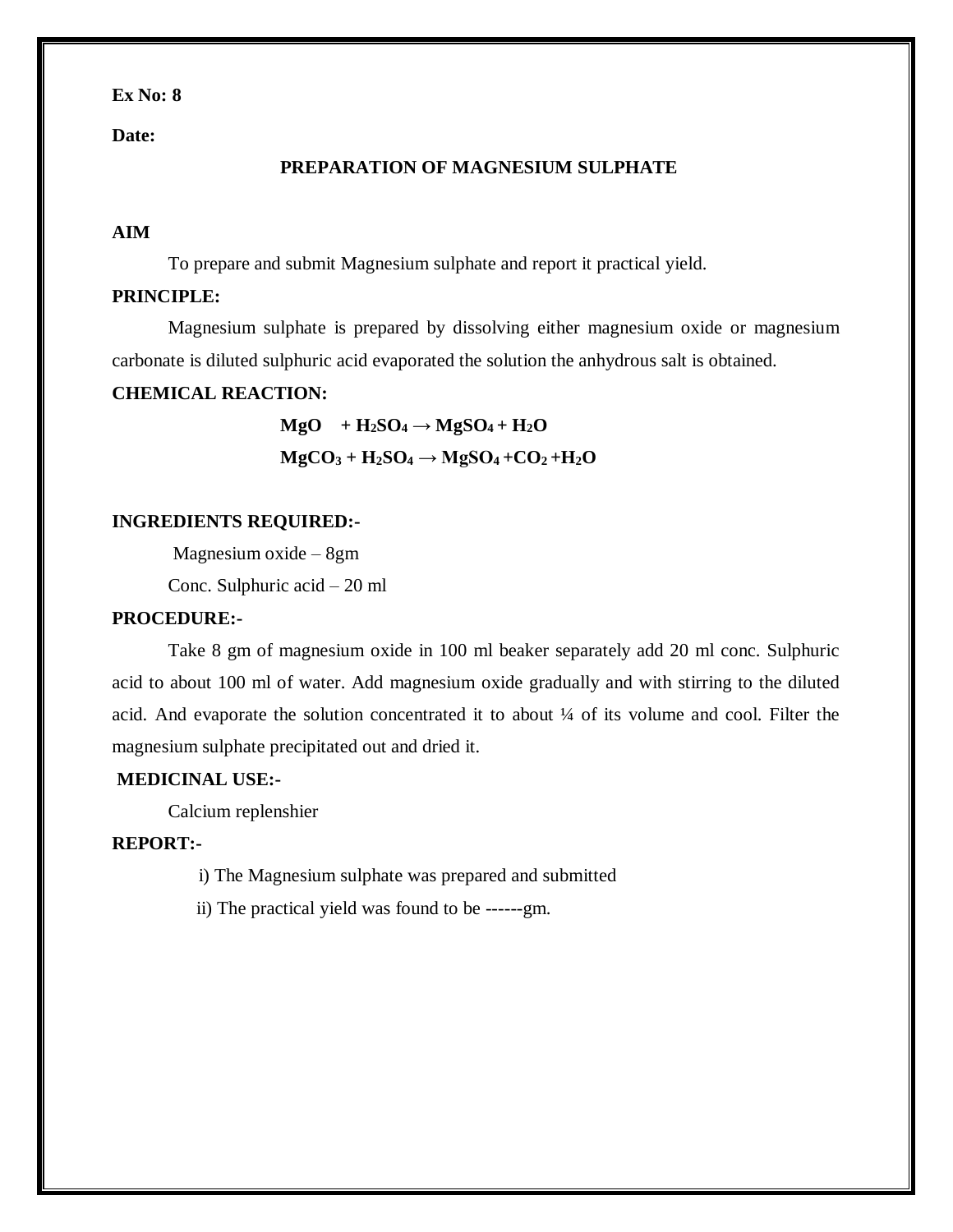**Date:**

#### **PREPARATION OF POTASH ALUM**

#### **AIM**

To prepare and submit potash alum and report it practical yield.

#### **PRINCIPLE:**

Potash alum is a sulphate salt of potassium and aluminium in the hydrated form. In general, alum has general formula  $X_2SO_4$ .  $Y_2(SO_4)$ <sub>3</sub>.  $24H_2O$  where x and y represent mono and trivalent metal cation respectively.Potash alum is prepared by mixing solutions of potassium sulphate and aluminium sulphate in water.

#### **CHEMICAL REACTION:**

 $K_2SO_4 + Al_2(SO_4)$ <sub>3</sub> + 24H<sub>2</sub>O =  $K_2SO_4$ . Al<sub>2</sub>(SO<sub>4</sub>)<sub>3</sub>. 24H<sub>2</sub>O

#### **INGREDIENTS REQUIRED:-**

 Potassium sulphate – 5.8gm Aluminium sulphate  $-11.4$  gm Water \_ Q.S

#### **PROCEDURE:-**

Dissolve separately required quantity of potassium sulphate and aluminium sulphate in minimum water. Warm the solutions if necessary. The homogenous solutions are mixed and the resulting solution is left undisturbed over night during which clear transparent crystals obtained were washed, recrystallised, dried and submitted.

#### **MEDICINAL USE:-**

Astringent

#### **REPORT:-**

i) The Potash alum was prepared and submitted.

ii) The practical yield was found to be ------gm.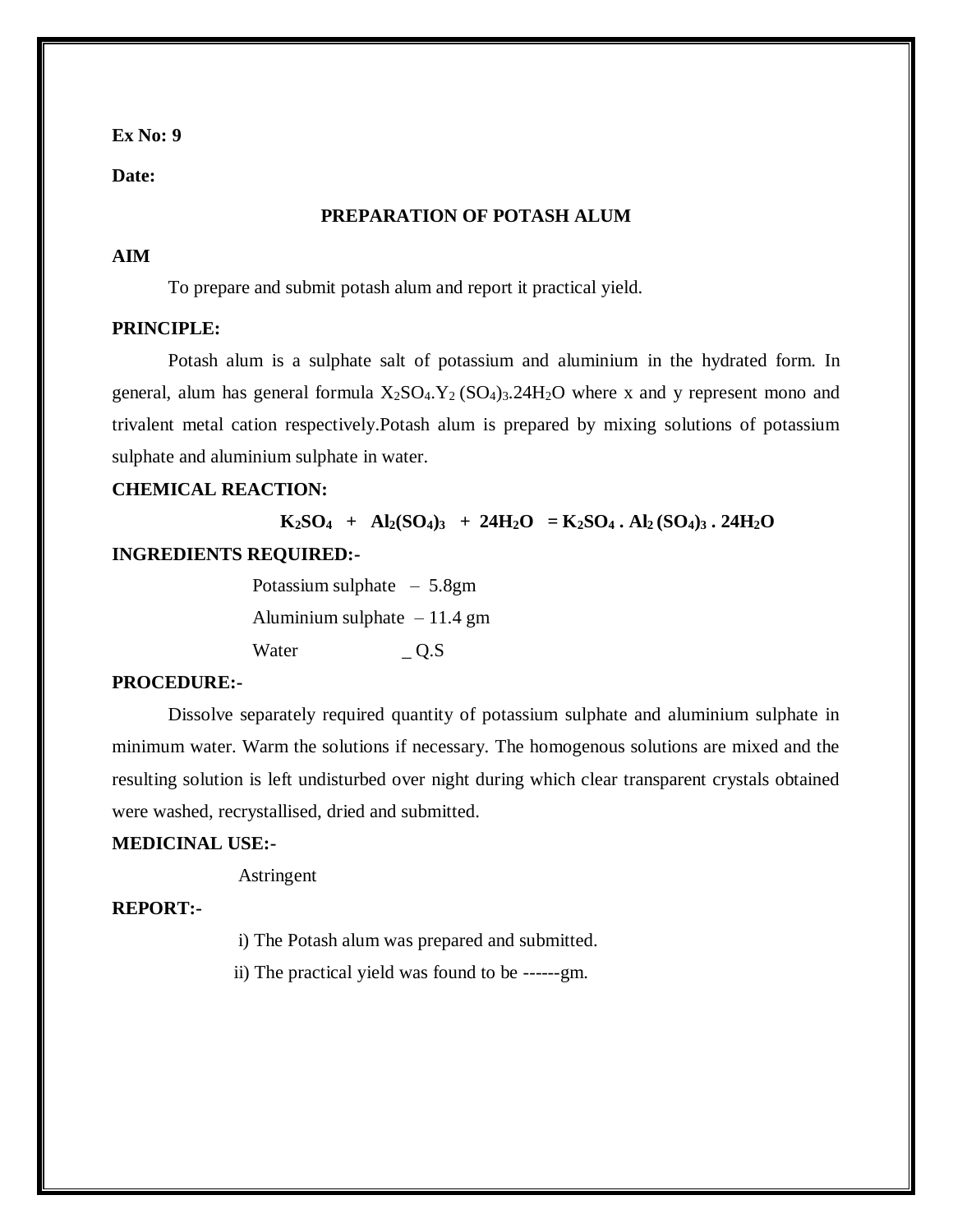**Date:**

#### **STANDARIDIZATION OF N/10 SODIUM HYDROXIDE**

#### **AIM:**

To find out the normality of the given N /10 sodium hydroxide solution.

### **PRINCIPLE:**

Sodium hydroxoide is a strong base. So it can be titrated with weak acid like oxalic acid. Phenolphthalein is used as an indicator. End point is the appearance of pale pink colour.

 $(COOH)_2 + 2NaOH \rightarrow (COONa)_2 + 2H_2O$ 

**Oxalic acid sodium oxalate**

#### **PROCEDURE:**

Weigh about 0.63 g of oxalic acid is transfer into a 100 ml standard flask it is dissolved using distilled water and make up to the mark and from this 20 ml is pipette out into a clean conical flask. Add two drops of phenolphthalein indicator solution. Titrate with N/10 sodium hydroxide solution which is taken in the burette. End point is the appearance of permanent pale pink colour. The titration is repeated to get concordant value.

#### **CALCULATION:**

Normality of oxalic acid  $=$  weight taken/weight to be taken

Oxalic acid vs Sodium hydroxide

| <b>S. NO</b> | <b>Volume of</b><br>oxalic acid | <b>Burette Reading</b> |            | <b>Volume of</b><br>N/10 | <b>Indicator</b> | <b>End Point</b> |
|--------------|---------------------------------|------------------------|------------|--------------------------|------------------|------------------|
|              |                                 | Initial (ml)           | Final (ml) | <b>NaoH</b>              |                  |                  |
|              |                                 |                        |            |                          |                  |                  |
|              |                                 |                        |            |                          |                  |                  |

Strength of sodium hydroxide

 $V_1N_1 = V_2N_2$ 

#### **REPORT:**

The Normality of the given  $N/10$  Sodium Hydroxide = -------- $N/10$ .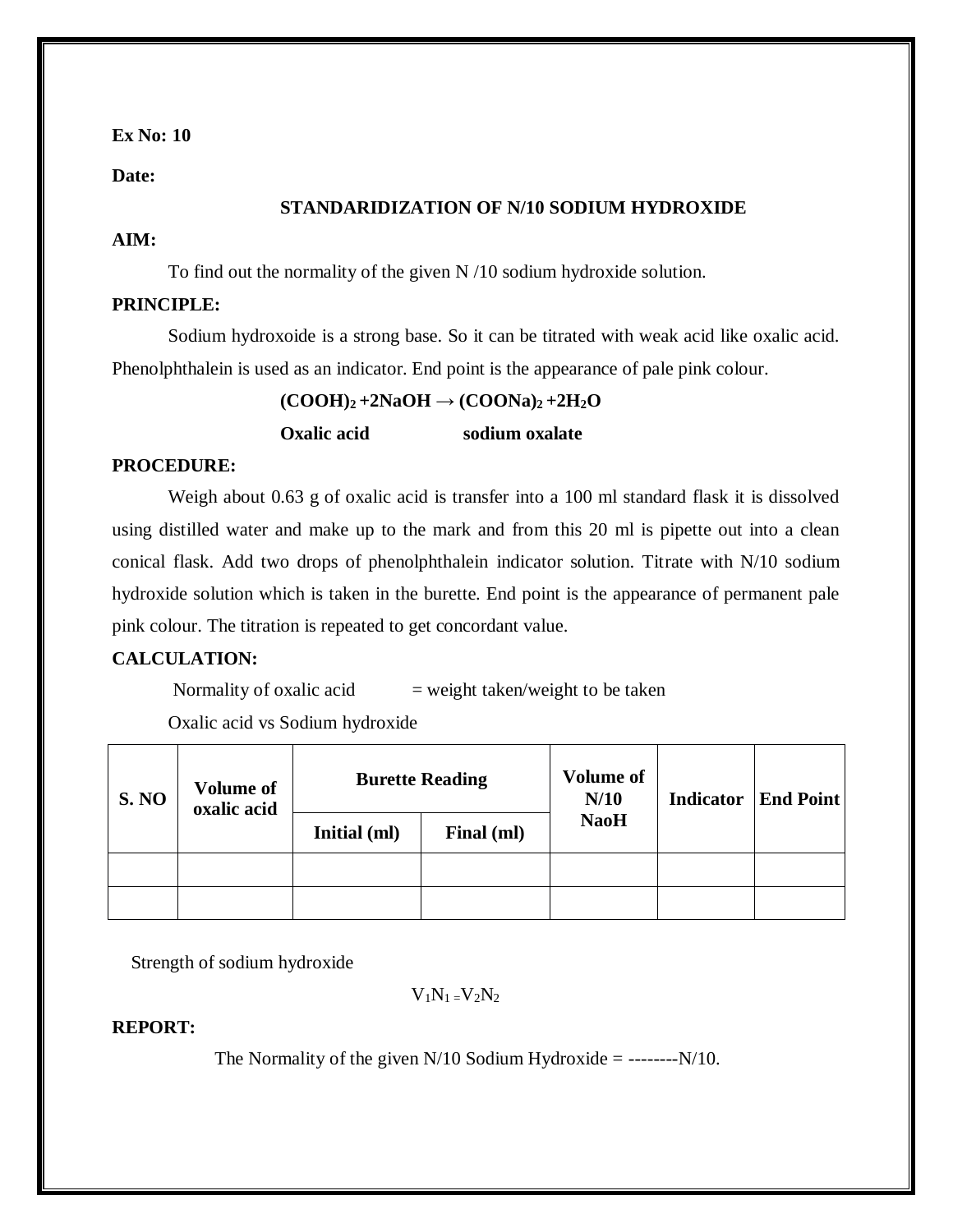**Date:**

#### **STANDARDATION OF N / 10 POTASIUM PERMANGANTAE**

#### **AIM:**

To Standardardize the approximately  $N / 10$  potassium permanganate solution.

#### **PRINCIPLE:**

Potassium permanganate solution is standarlized by titration against standard oxalic acid solution. Oxalic acid in the presence of dilute sulphuric acid is oxidized by potassium permanganate to carbon dioxide and water. The oxalic acid solution should be warmed to  $70^{\circ}$ C before the titration, as otherwise the reaction is slow.

### $5. (COOH)_2 + 3H_2SO_4 + 2KMnO_4 \rightarrow K_2SO_4 + 2MnSO_4 + 8H_2O + 10CO_2$

 **Oxalic acid** 

#### **PROCEDURE:**

Weight accurately about 0.63 g of oxalic acid, and transfer to a 100ml standard flask. Add enough water to dissolve and make up to the mark. Stopper the flask and shake well.

Pipette out 20ml of the standard oxalic acid solution into a clean conical flask and add 20ml of dilute sulphuric acid. Warm this solution to  $70^{\circ}$  C and titrate with potassium permanganate till a permanent faint pink colour appears. Repeat the titration to get concordant values.

### **CALCULATION:**

Normality of oxalic acid  $=$  = weight taken/weight to be taken

Oxalic acid vs Potassium permanganate

| S.<br>NO | <b>Volume</b><br>of $N/10$<br>oxalic<br>acid | <b>Burette Reading</b> |            | <b>Volume</b>                  |                  |                  |
|----------|----------------------------------------------|------------------------|------------|--------------------------------|------------------|------------------|
|          |                                              | <b>Initial</b><br>ml)  | Final (ml) | of $N/10$<br>Kmno <sub>4</sub> | <b>Indicator</b> | <b>End Point</b> |
|          |                                              |                        |            |                                |                  |                  |
|          |                                              |                        |            |                                |                  |                  |

Strength of Potassium permanganate

 $V_1N_1=V_2N_2$ 

### **REPORT:**

The normality of given N / 10 potassium permanganate solution =  $0.9823$  N / 10.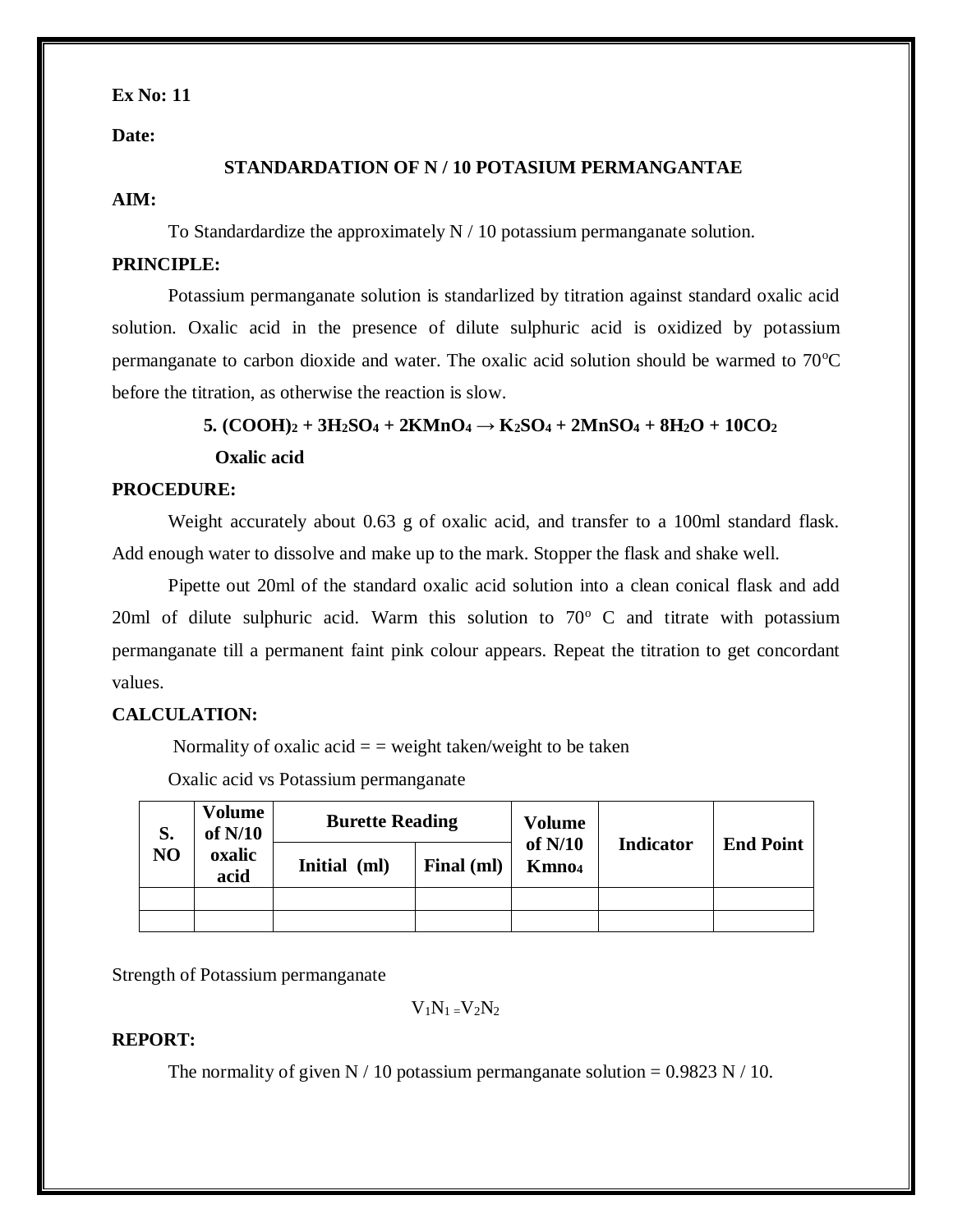#### **Date: ASSAY OF AMMONIUM CHLORIDE**

#### **AIM:**

To determine the percentage purity of given sample.

#### **PRINCIPLE:**

Ammonium chloride is dissolved in water to form ammonium hydroxide and this react with formaldehyde to form hexamine. This is basically acid base titration where hydrochloric acid is treated against sodium formaldehyde solution may contain small amount of formic acid formed due to atmospheric oxidation. This is carefully neutralized before adding to the solution of ammonium chloride.

## **NH4Cl + H2O→NH4OH + HCl**  $4NH_4OH + 6HCHO \rightarrow (CH_2)_6N_4 + 10H_2O$  **Hexamine**  $HCl + NaOH \rightarrow H_2O + NaCl$

#### **PROCEDURE:**

Weigh accurately about 0.1 g of ammounium chloride and transfer to a clean concial flask. Dissolove in 20 ml of water. Add a mixture of 5 ml of formaldehyde, previously neutralised to phenolphthalein and 20ml of water. Allow to stand for 10 minutes. Then titrate slowly with sodium hydroxide solution using phenolphthalein solution as indicator until a permanent pale pink colour appears. Each ml of sodium hydroxide is equivalent to 0.005349 g of NH<sub>4</sub>Cl solution.

#### **Standardization of N/10 NaOH:**

Weigh accurately about 0.63 g of oxalic acid and ansfer into standard flask. Make up the volume to 100ml with distilled water pipette out 20 ml of this solution and add phenolphthalein as an indicator and titrate against N/10 NaOH. The end point is the appearance of permanent pale pink colour.

**Standardization of N/10 NaOH:**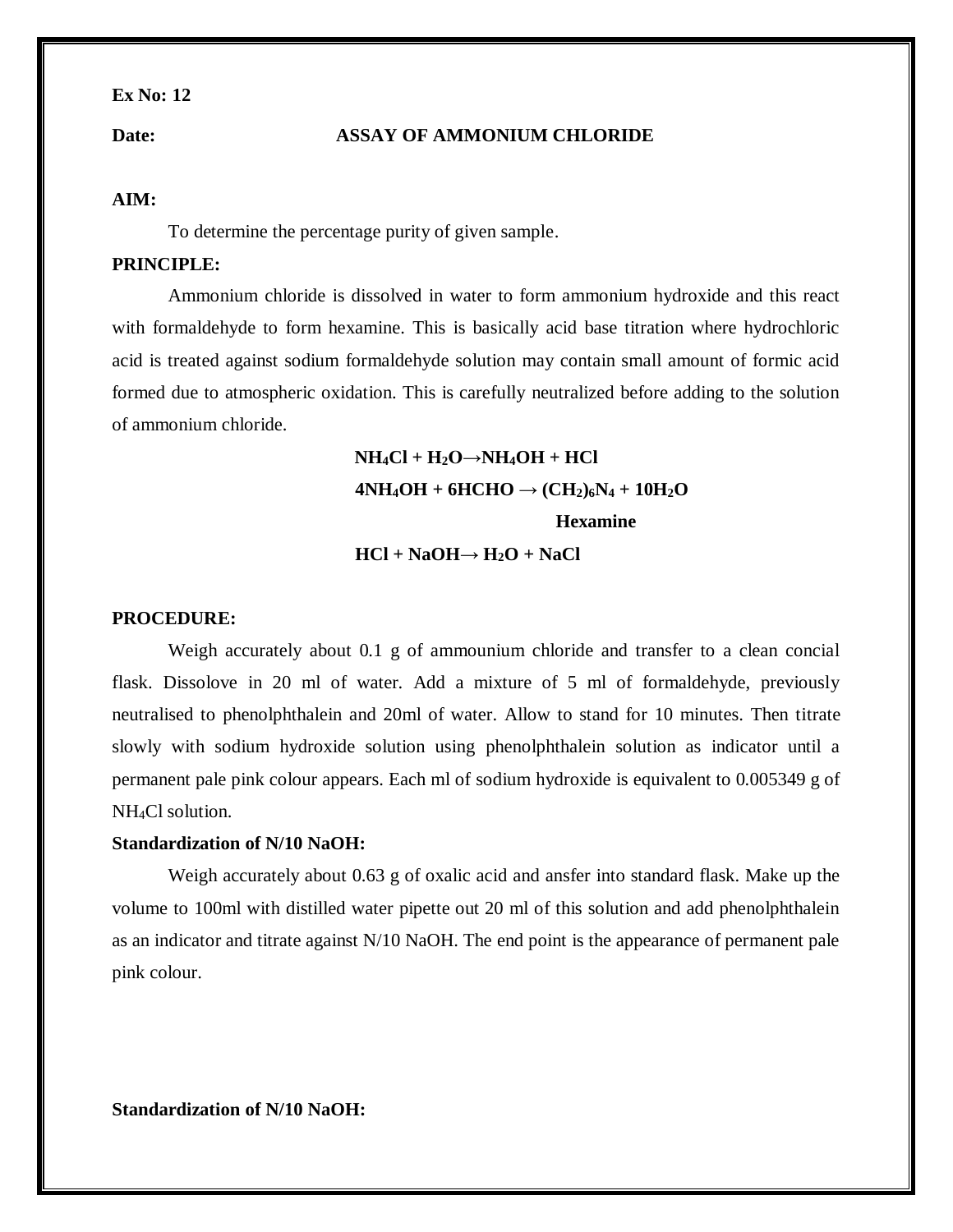### **Calculation:**

Normality of oxalic acid  $=$  weight taken/weight to be taken

Oxalic acid vs Sodium hydroxide

| <b>S. NO</b> | <b>Volume of</b><br>oxalic acid | <b>Burette Reading</b> |            | <b>Volume of</b><br>N/10 | <b>Indicator</b> | <b>End Point</b> |
|--------------|---------------------------------|------------------------|------------|--------------------------|------------------|------------------|
|              |                                 | Initial (ml)           | Final (ml) | <b>NaoH</b>              |                  |                  |
|              |                                 |                        |            |                          |                  |                  |
|              |                                 |                        |            |                          |                  |                  |

Strength of sodium hydroxide

### $V_1N_1 = V_2N_2$

**Assay of Ammonium Chloride**

### **Ammonium chloride vs Sodium hydroxide**

| S. NO | <b>Content</b> | <b>Burette Reading</b> |           | Volume of<br>N/10 | <b>Indicator</b> | <b>End Point</b> |
|-------|----------------|------------------------|-----------|-------------------|------------------|------------------|
|       | of flask       | Intial(ml)             | Final(ml) | NaoH(ml)          |                  |                  |
|       |                |                        |           |                   |                  |                  |
|       |                |                        |           |                   |                  |                  |

The amount of ammonium chloride = Titre value xNormality of  $N/10NaOH$  x Eqt weight factor

Weight taken

% purity of ammonium chloride  $=$  amount present x 100

### **REPORT:**

i)The amount of ammonium chloride present is the given sample = ------ w/w.

ii)The percentage purity of ammonium chloride =------- % w/w.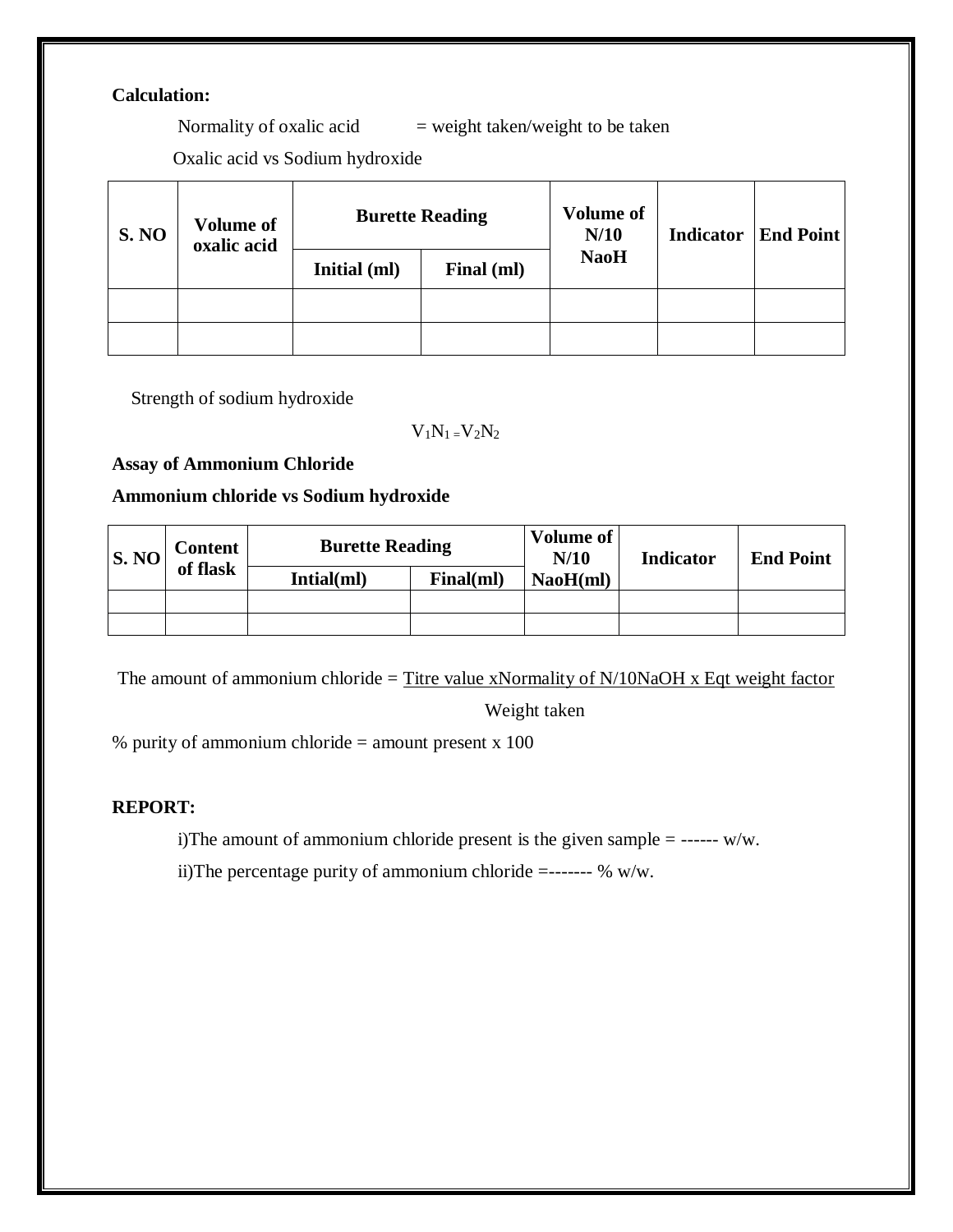#### **Date: ASSAY OF FERROUS SULPHATE**

### **AIM:**

 To assay the given sample of ferrous sulphate and calculate its percentage purity  $(\% w/w)$ .

#### **PRINICIPLE:**

 Ferrous sulphate solution is mixed with dilute sulphuric acid and titrated against standard potassium permanganate. Ferrous sulphate is oxidized to ferric sulphate by potassium permanganate which acts as a self –indicator.

> $2KMnO_4 + 3H_2SO_4 \longrightarrow K_2SO_4 + 2MnSO_4 + 3H_2O + 5[O]$  $2FeSO<sub>4</sub> + H<sub>2</sub>SO<sub>4</sub> + O \rightarrow Fe<sub>2</sub>(SO<sub>4</sub>)<sub>3</sub> + H<sub>2</sub>O$

#### **PROCEDURE:**

Weight accurately about 1 g of the sample of ferrous sulphate and dissolve in 20 ml of dilute sulphuric acid in a clean concial flask. Titrate with standard potassium permanganate till a permanent pale pink colour appeare. Each ml of Potassium permanganate is equivalent to 0.0278 g of FeSO<sub>4</sub>.  $7H<sub>2</sub>O$ .

#### **STANDARDISATION OF N/10 POTASSIUM PERMANGANATE:**

 Weight accurately about 0.63 g of oxalic acid, and transfer to a 100ml standard flask. Add enough water to dissolve and make up to the mark. Stopper the flask and shake well.

Pipette out 20ml of the standard oxalic acid solution into a clean conical flask and add 20ml of dilute sulphuric acid. Warm this solution to  $70^{\circ}$  C and titrate with potassium permanganate till a permanent faint pink colour appears.

#### **Calculation:**

Normality of oxalic acid  $=$  = weight taken/weight to be taken

Oxalic acid vs Potassium permanganate

| S.<br>NO | <b>Volume</b><br>of $N/10$<br>oxalic<br>acid | <b>Burette Reading</b> |            | <b>Volume</b>                  |                  |                  |
|----------|----------------------------------------------|------------------------|------------|--------------------------------|------------------|------------------|
|          |                                              | <b>Initial</b><br>(ml) | Final (ml) | of $N/10$<br>Kmno <sub>4</sub> | <b>Indicator</b> | <b>End Point</b> |
|          |                                              |                        |            |                                |                  |                  |
|          |                                              |                        |            |                                |                  |                  |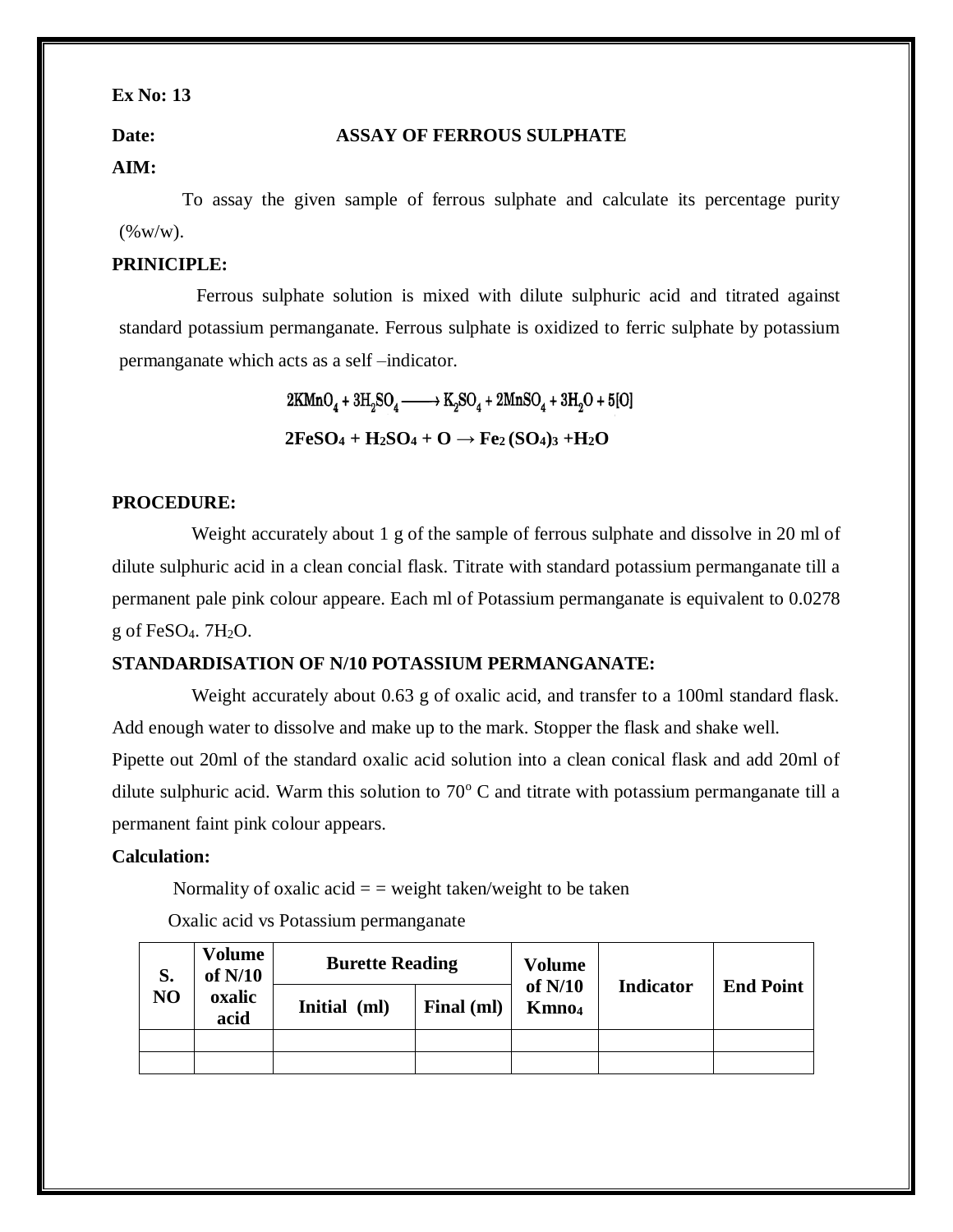Strength of Potassium permanganate

 $V_1N_1=V_2N_2$ 

**Assay of Ferrous sulphate**

**Ferrous sulphate vs Sodium hydroxide**

| S. NO | Content <sup>1</sup> | <b>Burette Reading</b> |           | <b>Volume of</b><br>N/10 | <b>Indicator</b> | <b>End Point</b> |
|-------|----------------------|------------------------|-----------|--------------------------|------------------|------------------|
|       | of flask             | Intial(ml)             | Final(ml) | NaoH(ml)                 |                  |                  |
|       |                      |                        |           |                          |                  |                  |
|       |                      |                        |           |                          |                  |                  |

The amount of Ferrous sulphate= Titre value xNormality of N/10NaOH x Eqt weight factor

Weight taken

% purity of Ferrous sulphate= amount present x 100

### **REPORT:**

The percentage purity of the given ferrous sulphate = -------- % w/w.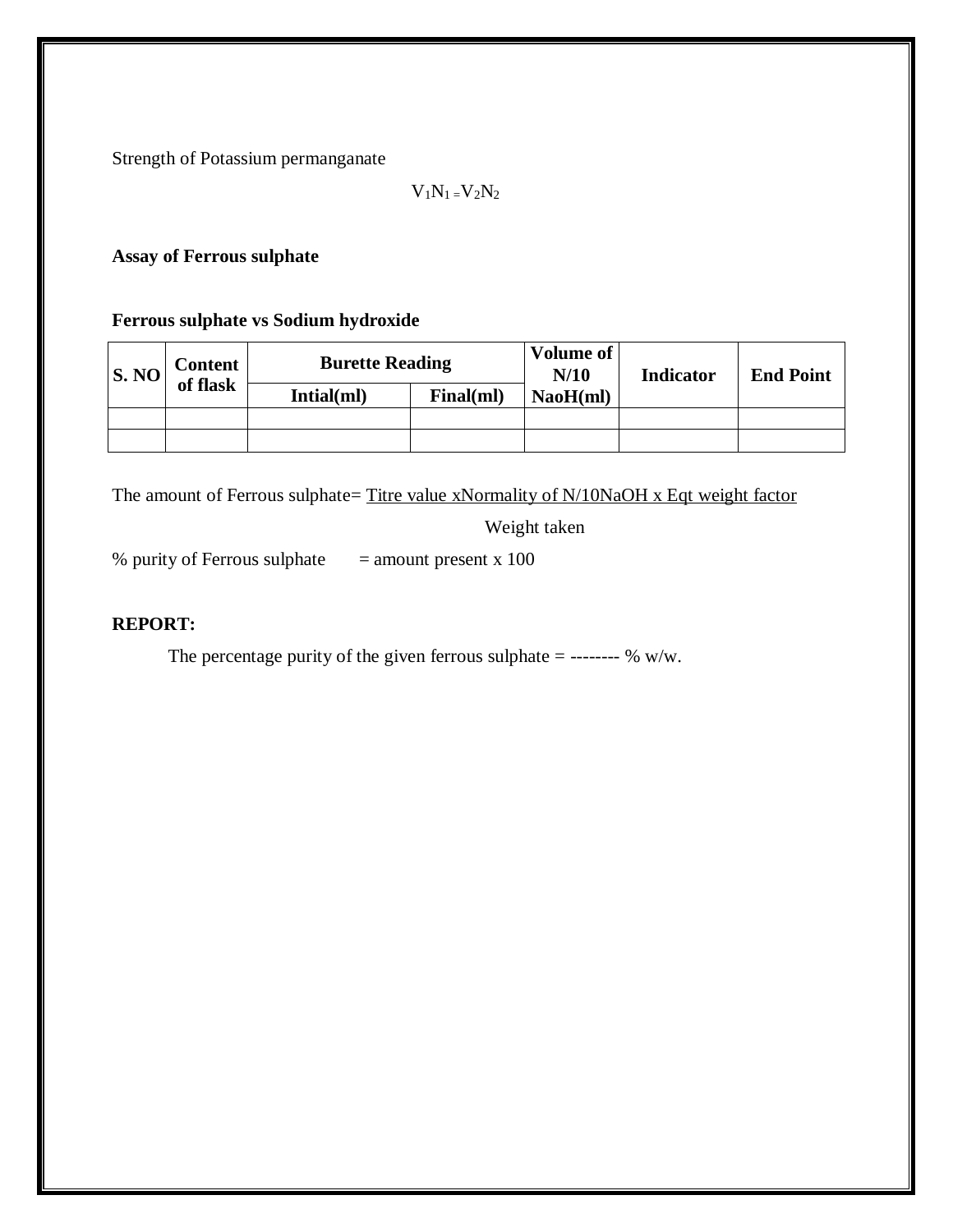#### **Date: TEST FOR PURITY OF IODATE IN POTASSIUM IODIDE**

#### **AIM:**

To perform the test for purity in potassium iodide.

### **PRINICIPLE:**

 Iodate in potassium iodide is tested by adding dil.sulphuric acis and starch solution, to an aqueous solution of the sample no blue colour should be produced. Iodate if present, reacts with potassium iodide in the presence of acid and liberates iodine which will give the blue colour.

| $2KI + H_2SO_4$<br>Potassium iodide | $\rightarrow$ 2HI + K <sub>2</sub> SO <sub>4</sub><br>hydrriodic acid          |
|-------------------------------------|--------------------------------------------------------------------------------|
| $2KIO3+H2SO4$<br>Potassium iodate   | $\rightarrow$ 2HIO <sub>3</sub> + K <sub>2</sub> SO <sub>4</sub><br>iodic acid |
| FTTT.                               | $\mathbf{A}$ $\mathbf{I}$ $\mathbf{A}$ $\mathbf{I}$ $\mathbf{I}$ $\mathbf{A}$  |

**5HI** + HIO<sub>3</sub>  $\rightarrow$  3I<sub>2</sub> + 3H<sub>2</sub>O  **hydrriodic acid iodic acid iodine**

#### **PROCEDURE:**

Weigh 0.5 g of the sample accurately and dissolve in 10 ml of  $CO<sub>2</sub>$  Free water in a boiling tube. Add 0.15 ml of dilute sulphuric acid from a 1 ml graduated pipette and one drop of iodine free starch solution.

#### **OBSERVATION**

No blue colour is produced within 2 minutes.

#### **REPORT**

The sample passes the test.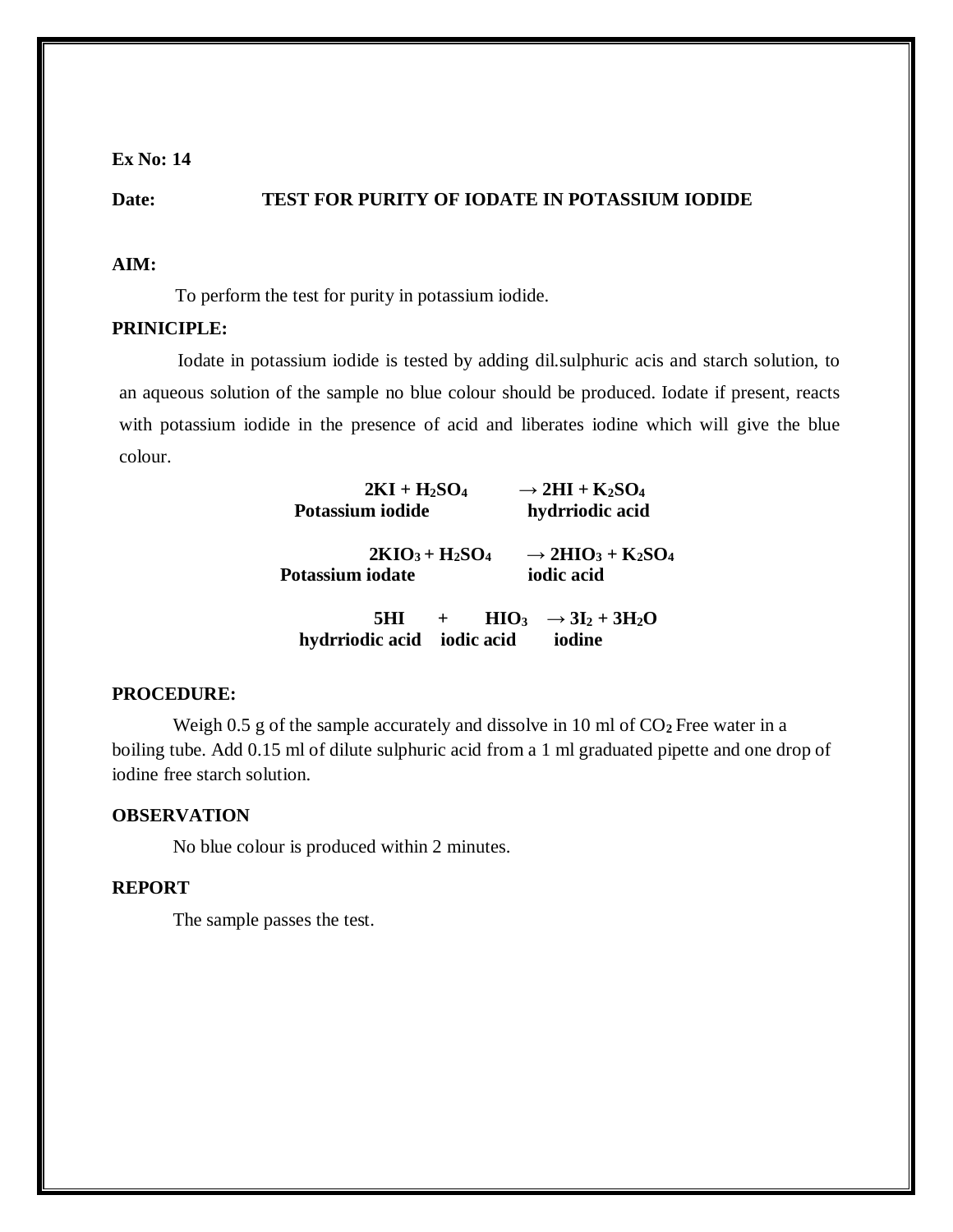**Date:** 

#### **SWELLING POWER IN BENTONITE**

#### **AIM:**

To perform the test for purity in swelling power on bentonite.

#### **PRINICIPLE:**

 When water is added to bentonite, each particle is suspended by a layer (or) shell of water. This is produce a particle several times larger than the original particle swelling of mass results. Bentonite can adsorb upto 5 times its weight of water and its bulk may increase by twelve to fifteen times. Bentonite is insoluble in water but swells into a homogenous mass.

 To find out the swelling power, the sample is added in small quantities at interval of 2 mins to a solution of sodium lauryl sulphate in a 100 ml measuring cylinder. It is allowed to stand for 2 hours. The presence of wetting agent (sodium lauryl sulphate) promotes compatibility between the insoluble bentonite and water.

#### **PROCEDURE:**

Dissolve 1 gm of sodium lauryl sulphate in 100 ml of water and transfer to a 100 ml graduated or measuring cylinder having a diameter of 3 cm.

Weigh accurately 2 gm of the sample of bentonite and add it in small quantities every 2 minutes to the above solution. Allow each portion to settle. Set aside for 2 hours find out the apparent volume of the sediment at bottom of the cylinder.

#### **OBSERVATION**

The apparent volume of sediment is 24 ml.

### **REPORT**

The sample passes the test.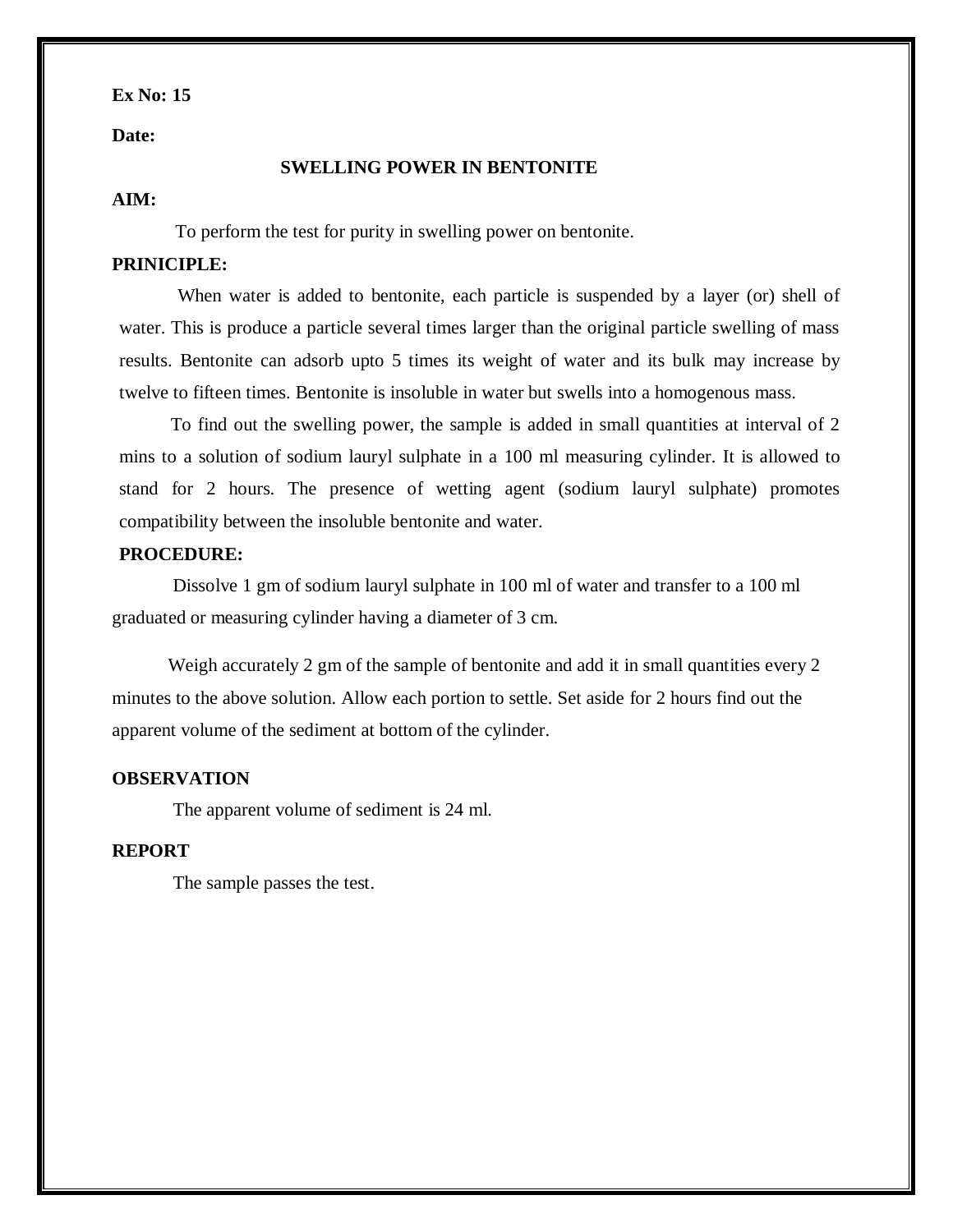### **Date:**

### **IDENTIFICATION TEST FOR FERROUS SULPHATE**

### **AIM:**

To identify the given sample and report it.

### **PROCEDURE:**

| S.NO. | <b>EXPERIMENT</b>                                                                                                                                                                                                                                                                                              | <b>OBSERVATION</b>                                                                                                                                                                                  | <b>INFERENCE</b>                               |
|-------|----------------------------------------------------------------------------------------------------------------------------------------------------------------------------------------------------------------------------------------------------------------------------------------------------------------|-----------------------------------------------------------------------------------------------------------------------------------------------------------------------------------------------------|------------------------------------------------|
| 1.    | <b>Test for Ferrous:</b><br>I) Transfer 10 mg of the<br>substance into a test<br>tube and add 1ml of<br>Potassium ferrocyanide<br>solution.<br>ii) Transfer 10 mg of<br>the substance into a test<br>tube and add 1ml of<br>Potassium ferric<br>cyanide solution.                                              | White precipitate rapidly<br>becomes blue and insoluble<br>in dilute hydrochloric acid.<br>Dark blue precipitate.<br>Insoluble in dilute<br>hydrochloric acid.<br>Decompose in sodium<br>hydroxide. | Presence of ferrous.<br>Presence of ferrous.   |
| 2.    | <b>Test for Sulphate:</b><br>i) Transfer 50mg of the<br>substance into a test<br>tube and add 5ml water.<br>Add 1ml of<br>hydrochloric acid and<br>1ml of barium chloride<br>solution.<br>ii) Transfer 50mg of the<br>substance into a test<br>tube and add 5ml water.<br>Add 2ml of lead acetate<br>solution. | White precipitate is formed.<br>White precipitate soluble in<br>ammonium acetate and in<br>sodium hydroxide solution.                                                                               | Presence of Sulphate.<br>Presence of Sulphate. |

### **REPORT:**

 **The given sample contains i) Ferrous (cation)**

**ii) Sulphate (anion)**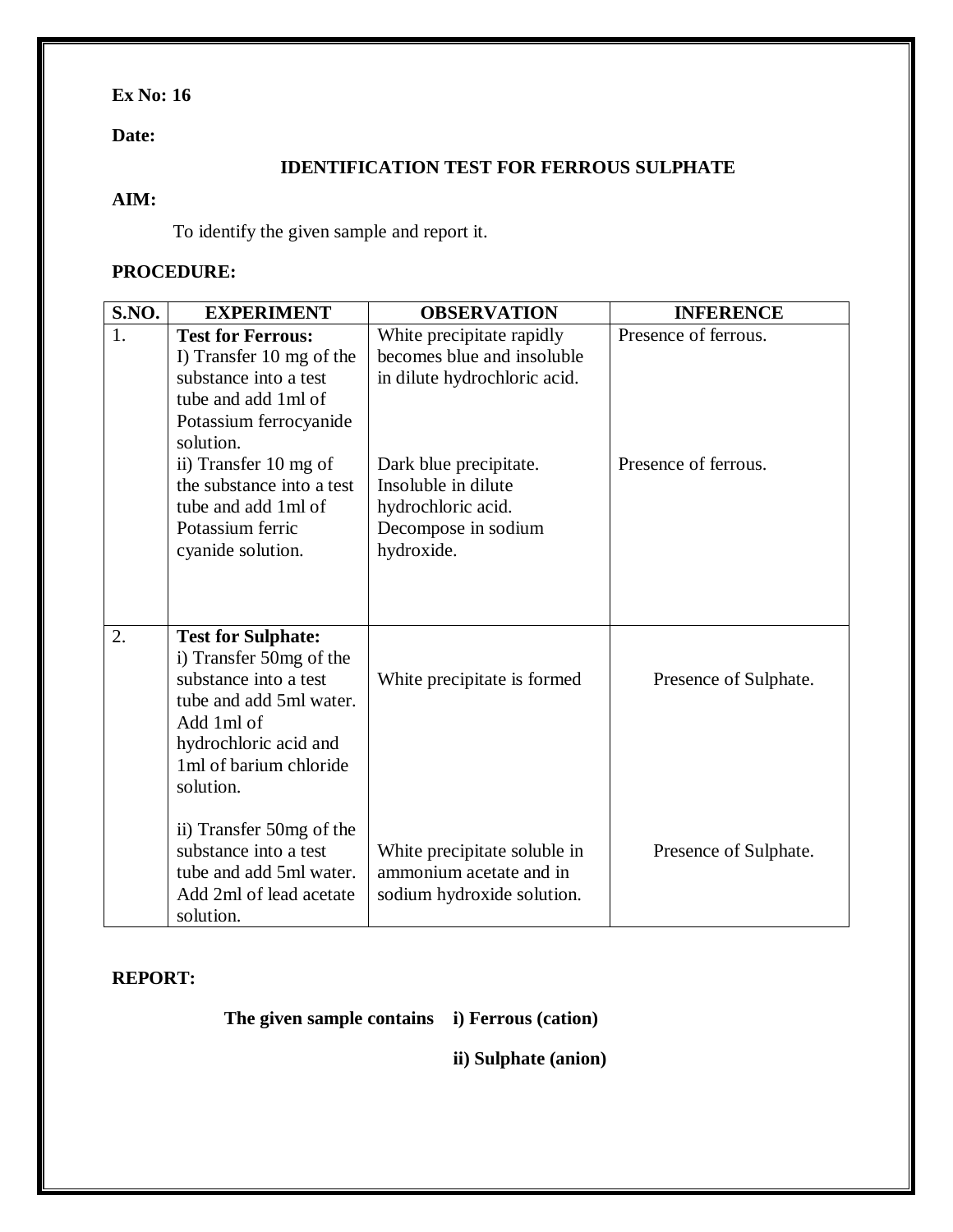### **Date:**

### **IDENTIFICATION TEST FOR COPPER SULPHATE**

### **AIM:**

To identify the given sample and report it.

### **PROCEDURE:**

| <b>S.NO.</b> | <b>EXPERIMENT</b>                                                                                                                                                                                                                          | <b>OBSERVATION</b>                                                                                                                                                                     | <b>INFERENCE</b>                           |
|--------------|--------------------------------------------------------------------------------------------------------------------------------------------------------------------------------------------------------------------------------------------|----------------------------------------------------------------------------------------------------------------------------------------------------------------------------------------|--------------------------------------------|
| 1.           | <b>Test for Copper:</b><br>I) To the test solution<br>taken in a test tube and<br>add sodium hydroxide<br>solution.<br>ii) Transfer the test<br>substance into a test<br>tube and add dil.acetic<br>acid and potassium<br>iodide solution. | Light blue precipitate is<br>formed. Boil the precipitate<br>itbecomes brownish black.<br>Brownish precipitate is<br>formed. This gives a deep<br>blue colour with starch<br>solution. | Presence of Copper.<br>Presence of Copper. |
| 2.           | <b>Test for Sulphate:</b><br>i) Transfer 50mg of the<br>substance into a test<br>tube and add 5ml water.<br>Add 1ml of<br>hydrochloric acid and<br>1ml of barium chloride<br>solution.                                                     | White precipitate is formed                                                                                                                                                            | Presence of Sulphate.                      |
|              | ii) Transfer 50mg of the<br>substance into a test<br>tube and add 5ml water.<br>Add 2ml of lead acetate<br>solution.                                                                                                                       | White precipitate soluble in<br>ammonium acetate and in<br>sodium hydroxide solution.                                                                                                  | Presence of Sulphate.                      |

### **REPORT:**

 **The given sample contains i) Copper (cation)**

**ii) Sulphate (anion)**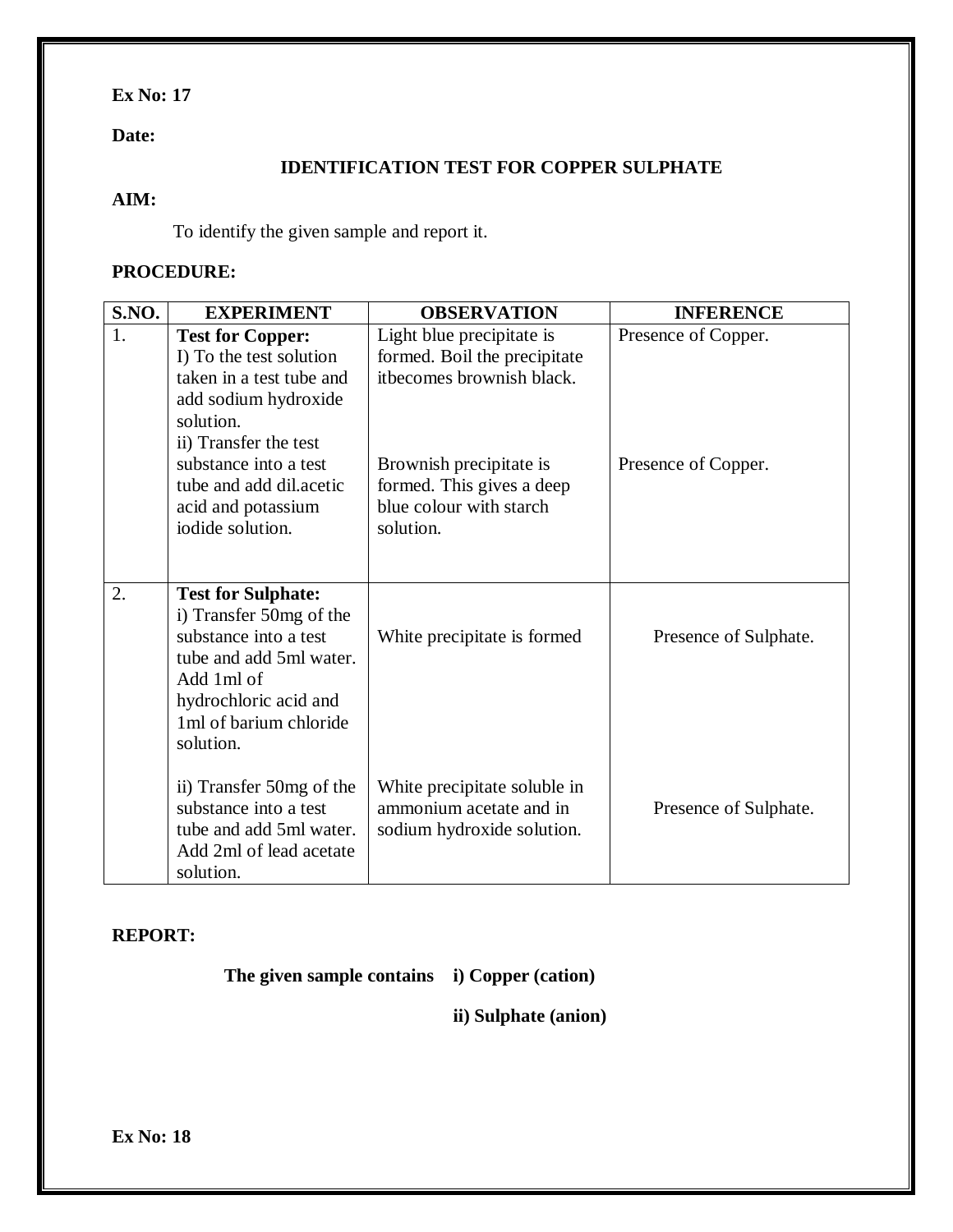### **Date:**

### **IDENTIFICATION TEST FOR CALCIUM GLUCONATE**

### **AIM:**

To identify the given sample and report it.

### **PROCEDURE:**

| S.NO. | <b>EXPERIMENT</b>                                                                                                                                                                                                                                                                                                                                                                                                                                                               | <b>OBSERVATION</b>                                                                                     | <b>INFERENCE</b>              |
|-------|---------------------------------------------------------------------------------------------------------------------------------------------------------------------------------------------------------------------------------------------------------------------------------------------------------------------------------------------------------------------------------------------------------------------------------------------------------------------------------|--------------------------------------------------------------------------------------------------------|-------------------------------|
| 1.    | <b>Test for Calcium:</b><br>I) Transfer 20 mg of the<br>test substance into a test<br>tube and add 5ml of<br>acetic acid and 0.5ml<br>potassium ferro cyanide<br>solution.                                                                                                                                                                                                                                                                                                      | White crystalline precipitate<br>is obtained.                                                          | Presence of Calcium.          |
|       | ii) Transfer 20 mg of<br>the substance into a test<br>tube and add 1ml water<br>and 0.2ml of $2\%$ w/v<br>solution of ammonium<br>oxalate.                                                                                                                                                                                                                                                                                                                                      | White precipitate. Sparingly<br>soluble in dil. Acetic acid<br>Soluble in dilute hydrochloric<br>acid. | Presence of Calcium.          |
| 2.    | <b>Test for Gluconic</b><br>Acid:<br>i) Transfer 1 ml of the<br>test substance into a test<br>tube and add few drops<br>of ferric chloride<br>solution.                                                                                                                                                                                                                                                                                                                         | Yellow colour appears.                                                                                 | Presence of Gluconic<br>Acid. |
|       | ii) Transfer 0.25gm of<br>the test substance into a<br>test tube and add 2.5ml<br>of warm water. Add<br>1 ml glacial acetic acid<br>and freshly distilled<br>1.5ml phenylhydrazine.<br>Heat the mixture in a<br>water bathfor half an<br>hour and allow to cool.<br>Scratch the inner<br>surface of the test tube<br>with a glass rod until<br>crystals of gluconic acid<br>phenylhydrazine begin<br>to form.Dissolve the<br>precipitate in 10ml hot<br>water, add small amount | A white colour crystal is<br>obtained.                                                                 | Presence of Gluconic<br>Acid. |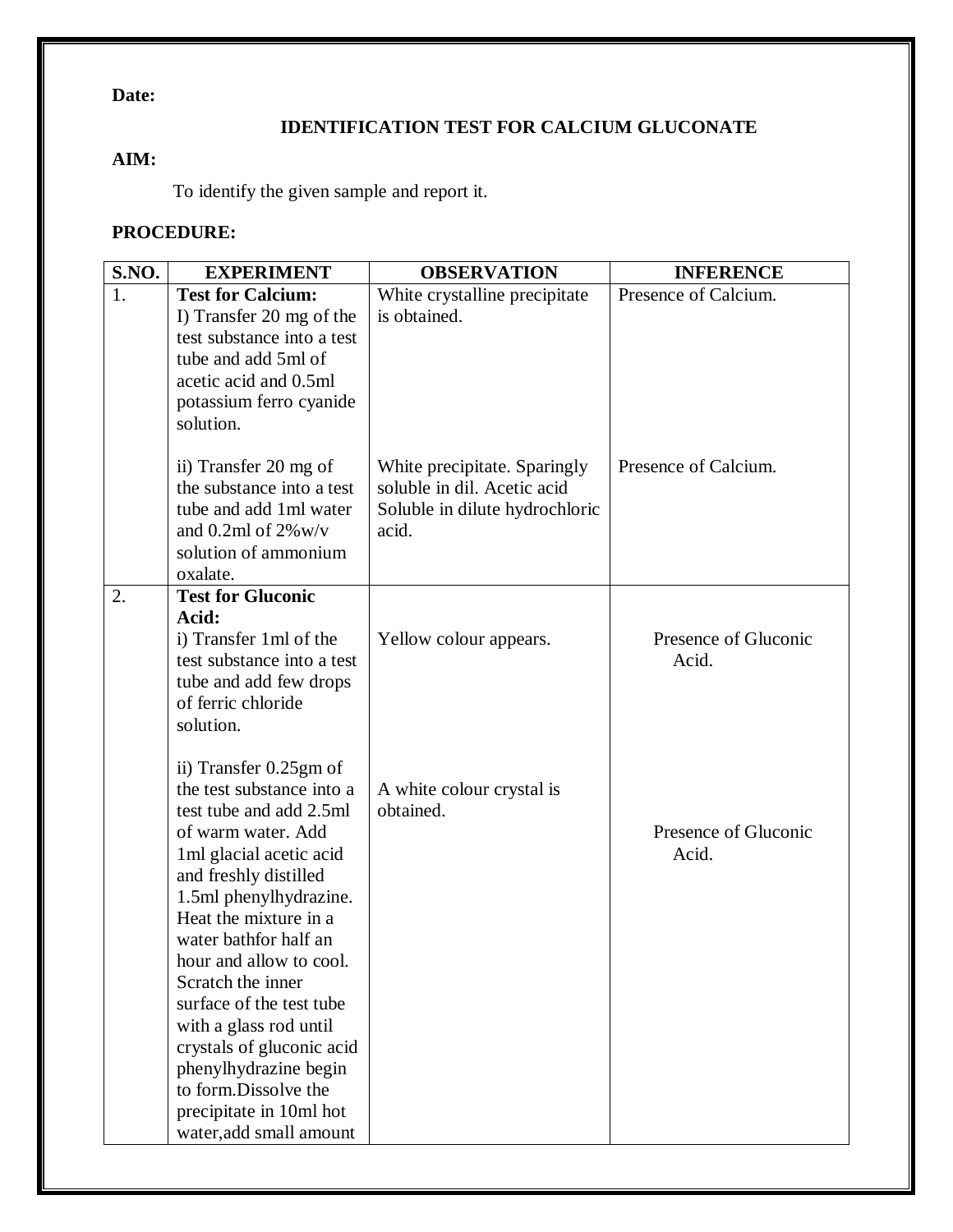| лэнтя                                |  |
|--------------------------------------|--|
| $\sim$<br>and<br>charcoal<br>filter. |  |

### **REPORT:**

 **The given sample contains i) Calcium (cation)**

**ii) Gluconate (anion)**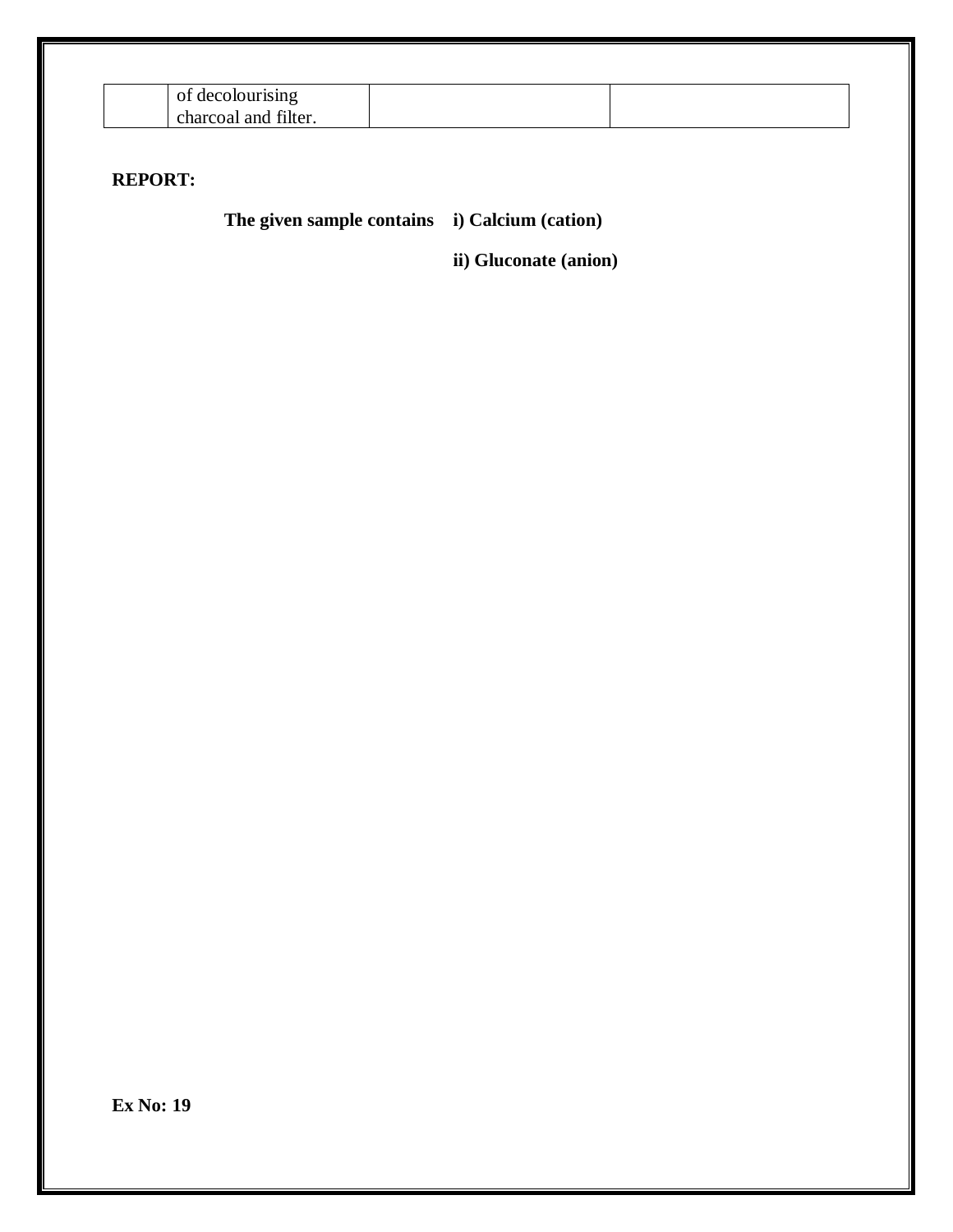### **Date:**

### **IDENTIFICATION TEST FOR AMMONIUM CHLORIDE**

### **AIM:**

To identify the given sample and report it.

### **PROCEDURE:**

| S.NO. | <b>EXPERIMENT</b>                    | <b>OBSERVATION</b>              | <b>INFERENCE</b>      |
|-------|--------------------------------------|---------------------------------|-----------------------|
| 1.    | <b>Test for Ammonium:</b>            | Ammonia vapours, turns red      | Presence of Ammonium. |
|       | I) Transfer 10 mg of the             | litmus to blue.                 |                       |
|       | test substance into a test           |                                 |                       |
|       | tube and add 1ml of                  |                                 |                       |
|       | sodium hydroxide                     |                                 |                       |
|       | solution. Heat.                      | Colour of solution change to    |                       |
|       | ii) Transfer 100 mg of               | yellow.                         | Presence of Ammonium. |
|       | the test substance into a            |                                 |                       |
|       | test tube and add 1ml                |                                 |                       |
|       | water. Add 0.2mg of                  |                                 |                       |
|       | light magnesium oxide.               |                                 |                       |
|       | Add 1ml of                           |                                 |                       |
|       | hydrochloric acid                    |                                 |                       |
|       | 0.05ml of methyl red<br>solution.    |                                 |                       |
| 2.    | <b>Test for Chloride:</b>            |                                 |                       |
|       | Transfer<br>small<br>$\ddot{1}$      |                                 |                       |
|       | of<br>the<br>quantity                | Curdy white precipitate is      | Presence of Chloride. |
|       | substance into a test                | formed. Insoluble in dil.       |                       |
|       | tube and add 2ml water.              | Nitric acid but soluble in dil. |                       |
|       | Acidify with dil. nitric             | ammonia                         |                       |
|       | acid.<br>Add<br>0.5ml<br>of          |                                 |                       |
|       | silver nitrate solution.             |                                 |                       |
|       | allow to<br>Shake and                |                                 |                       |
|       | stand.                               |                                 |                       |
|       |                                      |                                 |                       |
|       | Transfer<br>$\overline{11}$<br>small |                                 | Presence of Chloride. |
|       | quantity<br>of<br>the                |                                 |                       |
|       | substance into a test                | Paper turns violet to red.      |                       |
|       | tube and add 0.2g of                 |                                 |                       |
|       | dichromate<br>potassium              |                                 |                       |
|       | and 1ml sulphuric acid.              |                                 |                       |
|       | Place a filter paper strip           |                                 |                       |
|       | moistened with 0.1ml of              |                                 |                       |
|       | diphenyl<br>carbazide                |                                 |                       |
|       | solution over the mouth              |                                 |                       |
|       | of the test tube.                    |                                 |                       |

**REPORT:**